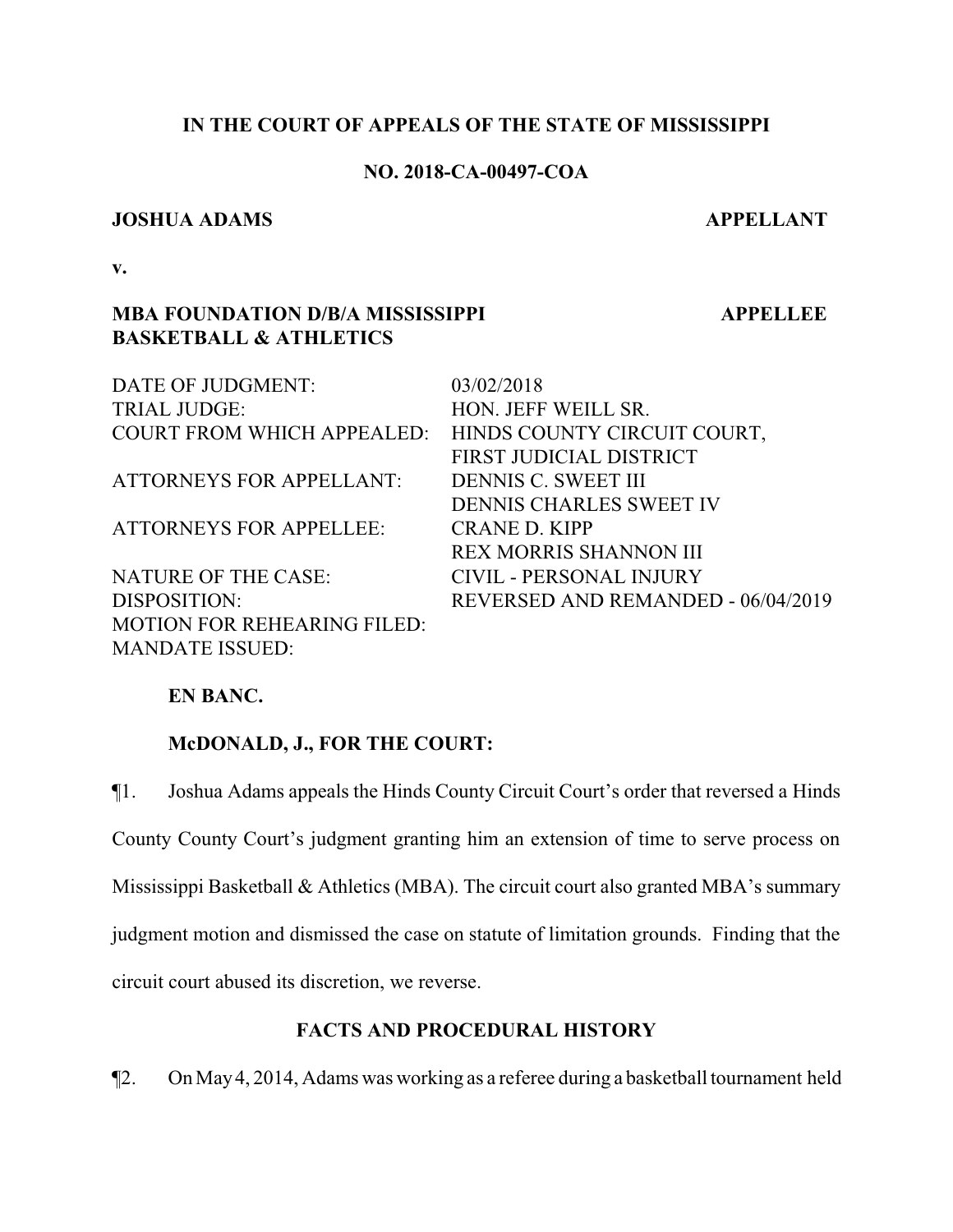at MBA's facility. Adams and Justin Griffin, a basketball coach, had an argument that escalated into a more serious altercation in the parking lot. As a result of the fight, Griffin suffered a head injury that sadly caused his death two days later.

¶3. Adams contends that he also suffered severe injuries as a result of the altercation. Adams filed a complaint on May 1, 2017— three days prior to the running of the three-year statute of limitations—against MBA; Mississippi Boys Hoops Inc.; and Amateur Athletics Union, alleging negligent hiring, retention, and supervision or control of Griffin.

¶4. On May 10, 2017, Adams filed a motion to transfer the case to circuit court and argued he inadvertently wrote "county court" instead of "circuit court" on the complaint because his damages exceeded the county court's jurisdictional limits of \$200,000.

¶5. Prior to a ruling on the motion to transfer, Adams served two of the three defendants.<sup>1</sup> But Adams had difficulty serving MBA. According to the Secretary of the State's website, MBA's registered agent was Jeffery Lewis, whose address was 105 Kenilworth Place, Ridgeland, Mississippi. Adams's process server made six attempts to serve MBA within 120-days, but neither Lewis nor anyone else answered the door. On the 121st day, August 30, 2017, Adams filed a motion for an extension of time to serve MBA and stated the following in his Motion:

Plaintiff's process server **has tried serving the defendant on numerous occasions. Despite diligent efforts, Plaintiffs process server has not been able to effectuate process on Defendant.**

(Emphasis added).

<sup>&</sup>lt;sup>1</sup> Mississippi Boys Hoops Inc. was served on June 14, 2017. Amateur Athletics Union was served on June 27, 2017.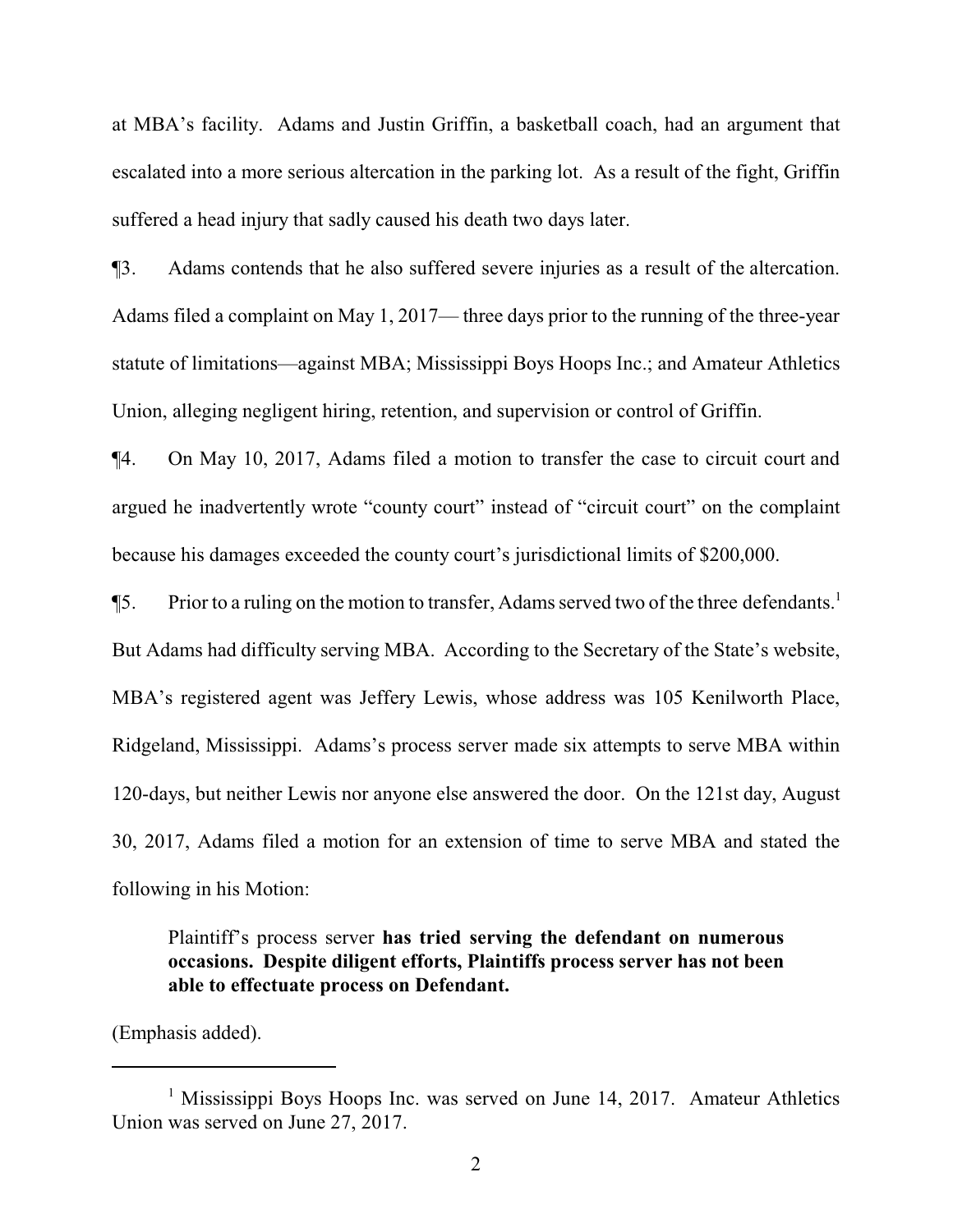¶6. The county court granted the motion on September 11, 2017, stating:

This matter came before the Court on the Plaintiff's Motion For Extension of Time To Serve Process on the defendants in this cause, and the Court, **after considering said motion**, finds that it is well taken and should be granted.

(Emphasis added). Plaintiff was given an additional 120-days to serve MBA.

¶7. On October 10, 2017, Plaintiff had the Madison County Sheriff's Office attempt service on Lewis at the address listed on the Secretary of State's website. But the deputy was also unsuccessful.

¶8. On October 24, 2017, the county court transferred the case to the circuit court.

¶9. Finally, on November 17, 2017, Lewis was served by a private process server, Terrell Wells, at the MBA facility in Jackson where Lewis worked.

¶10. On December 12, 2017, MBA filed a motion in the circuit court to set aside the county court's order granting Adams an extension of time to serve process upon MBA and for summary judgment based upon its statute of limitations defense. MBA asserted it was entitled to summary judgment because Adams failed to show good cause for an extension of time to serve MBA and that Adams's claims were therefore time barred. MBA argued that Adams provided no facts and did not submit any affidavits or other evidentiary support with his motion when it was filed in the county court.<sup>2</sup>

¶11. Adams filed a response to MBA's motion to set aside the order and for summary judgment on December 30, 2017. Adams provided the affidavit of Terrell Wells, the process

<sup>&</sup>lt;sup>2</sup> "Good cause" is required for the granting of an extension of time after the initial 120-days to serve process has expired. *See* M.R.C.P. 4(h). Notably, MBA has provided no authority that affidavits are required when seeking an extension of time to serve process past the 120-days.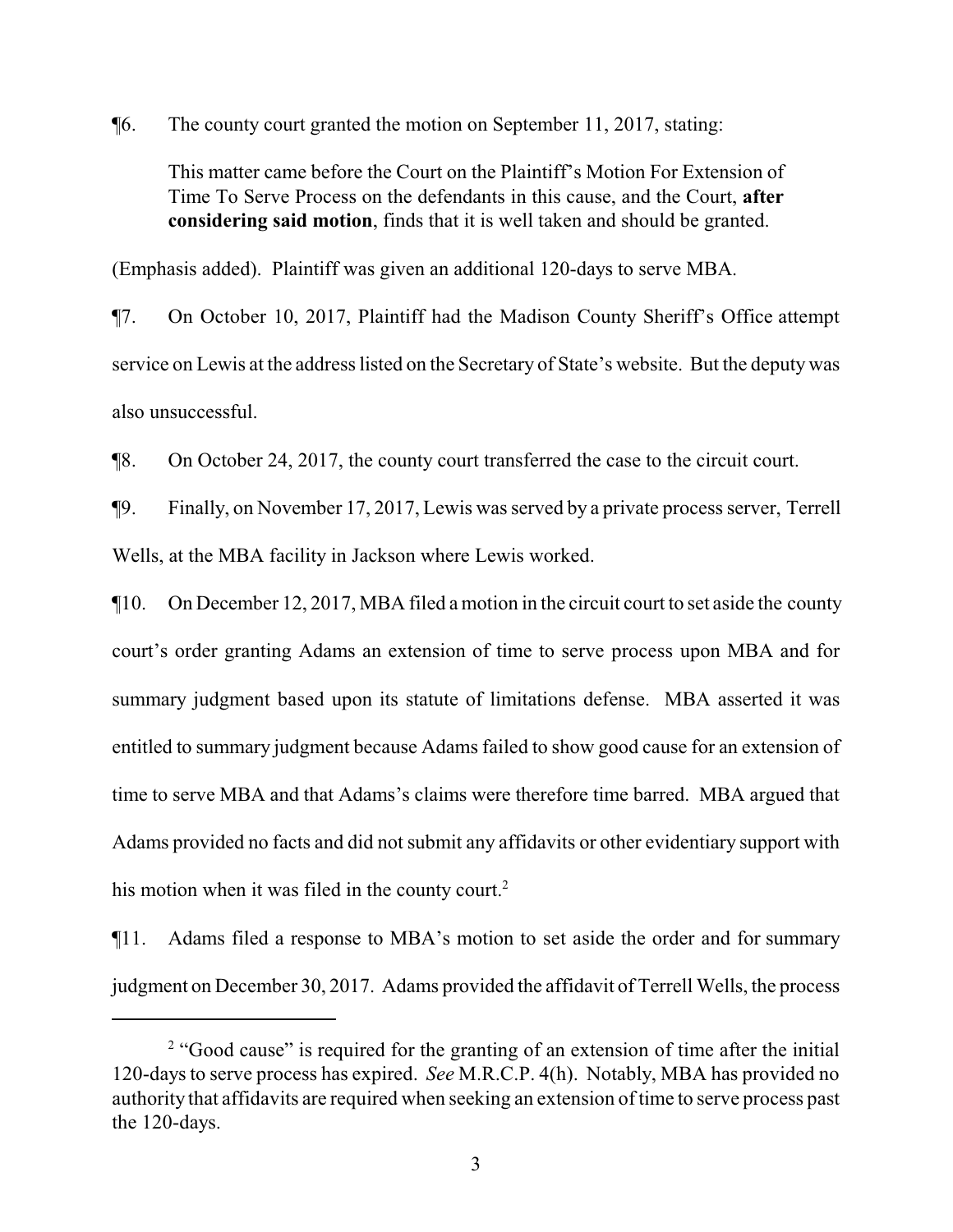server, who stated that he attempted to serve MBA on more than six occasions at the address listed for the registered agent on the Secretary of State's website. Wells's affidavit also mentioned vehicles were in the driveway, but no one answered the door. Additionally, Adams provided the circuit court with documentation dated October, 10, 2017, from the Deputy Sheriff of Madison County, Randall Tucker, who stated he too was unable to serve MBA at that address.

¶12. A hearing was held on MBA's motion to set aside the county court's order granting Adams's motion for an extension of time and for summary judgment. The circuit court found that the county court's order should be set aside, and MBA's motion for summary judgment was granted on the ground of statute of limitations.

¶13. Adams timely appealed to this Court.

## **STANDARD OF REVIEW**

¶14. This Court looks for abuse of discretion when reviewing a ruling court's decision on whether to set aside an order granting an extension of time. *Copiah Cty. Sch. Dist. v. Buckner*, 61 So. 3d 162, 166 (¶12) (Miss. 2011); *Booth v. Williams*, 200 So. 3d 1053, 1057 (¶11) (Miss. Ct. App. 2016). "This Court leaves to the discretion of the trial court the finding of fact on the existence of good cause or excusable neglect for delay in serving process under Rule 4(h)." *Buckner*, 61 So. 3d at 166 (¶12). Further, our courts "will reverse if the trial court's discretion was abused or its decision was not supported by substantial evidence." *Id.* at 166 (¶12). Moreover, "we review the grant or denial of a motion for summary judgment de novo, viewing the evidence in the light most favorable to the party against whom the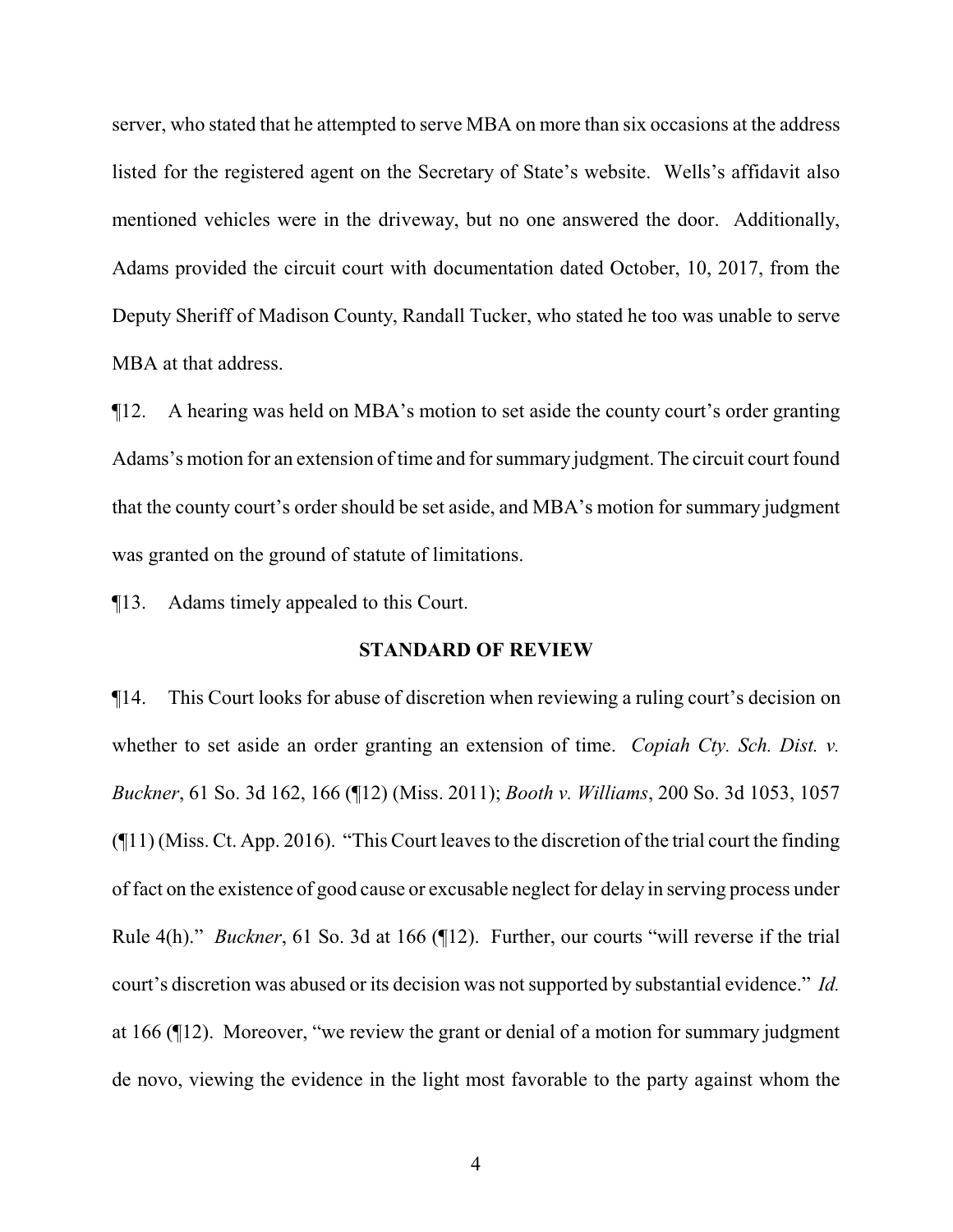motion has been made." *Karpinsky v. Am. Nat. Ins. Co.*, 109 So. 3d 84, 88 (¶9) (Miss. 2013).

# **DISCUSSION**

# **I. Whether the circuit court abused its discretion by setting aside the county court's 120-day extension of time.**

¶15. This case is unique because it involves the rulings of two trial courts in the pre-trial stages of a case. The county court granted Adams's motion for extension of time. When the case was transferred, the circuit court set aside the county court's ruling finding that Adams failed to establish good cause to extend the time for service of process. Adams raises two issues on appeal: (1) whether he demonstrated good cause for failing to serve MBA within 120-days and (2) whether the county court's ruling is the "law of the case." We find that the circuit court abused its discretion regarding whether Adams demonstrated good cause for the extension of time. Our resolution of the first issue renders discussion of the "law of the case" argument unnecessary.

¶16. Mississippi Rule of Civil Procedure 4(h) states:

**Summons: Time Limit for Service.** If a service of the summons and complaint is not made upon a defendant within 120 days after the filing of the complaint and the party on whose behalf such service was required cannot show good cause why such service was not made within that period, the action shall be dismissed as to that defendant without prejudice upon the court's own initiative with notice to such party or upon motion.

M.R.C.P.  $4(h)^3$ 

¶17. Although it is preferred that a plaintiff petition the court for an extension of time prior to, rather than after, the expiration of the 120-day period, this failure is not fatal to the action

<sup>&</sup>lt;sup>3</sup> Adams's motion was filed one day after 120 days had passed.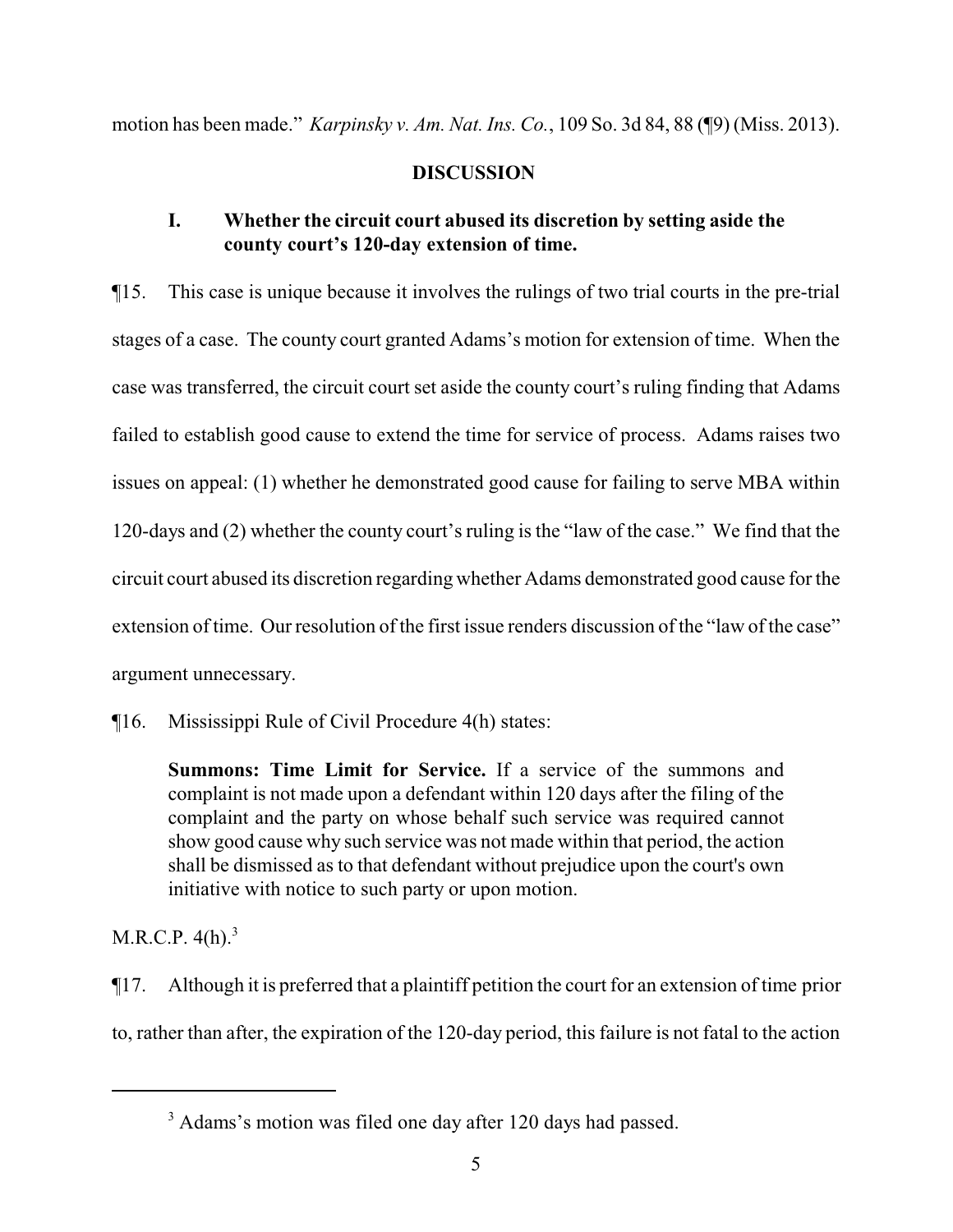because "a motion for extension of time may be filed after the 120-day time period has expired." *Darville v. Mejia*, 184 So. 3d 312, 317 (¶16) (Miss. Ct. App. 2016). After the expiration of the 120-days, "an extension of time to serve process continues to toll the statute of limitations only if granted for good cause." *Heard v. Remy*, 937 So. 2d 939, 943 (¶5) (Miss. 2006). The burden is on the plaintiff to demonstrate good cause for a failure to serve process in a timely manner. *Buckner,* 61 So. 3d at 166 (¶14). "To establish 'good cause' the plaintiff must demonstrate at least as much as would be required to show excusable neglect, 'as to which simple inadvertence or mistake of counsel or ignorance of the rules usually does not suffice." *Id.* at 166 (¶14). "To meet the burden of proof of good cause, the plaintiff must demonstrate that a diligent effort was made to effect timely service." *Id*. at 166 (¶14). Additionally, the supreme court has held that good cause exists in these instances:

[W]hen the failure is a result of the conduct of a third person; when the defendant has evaded service of process or engaged in misleading conduct; when the plaintiff has acted diligently; when there are understandable mitigating circumstances; or when the plaintiff is proceeding pro se or in forma pauperis.

*Foss v. Williams*, 993 So. 2d 378, 379 (¶6) (Miss. 2008).

¶18. The circuit court found that Adams failed to meet his burden of good cause because: (1) the affidavit provided was not specific and did not include the requisite factual information; (2) there was no evidence that Lewis was home when service was attempted or that he deliberately evaded service; and (3) there was no evidence explaining why attempts were made at the single location of Lewis's home. As mentioned above, our supreme court has held that there are alternative instances in which good cause can exist. *Foss*, 993 So. 2d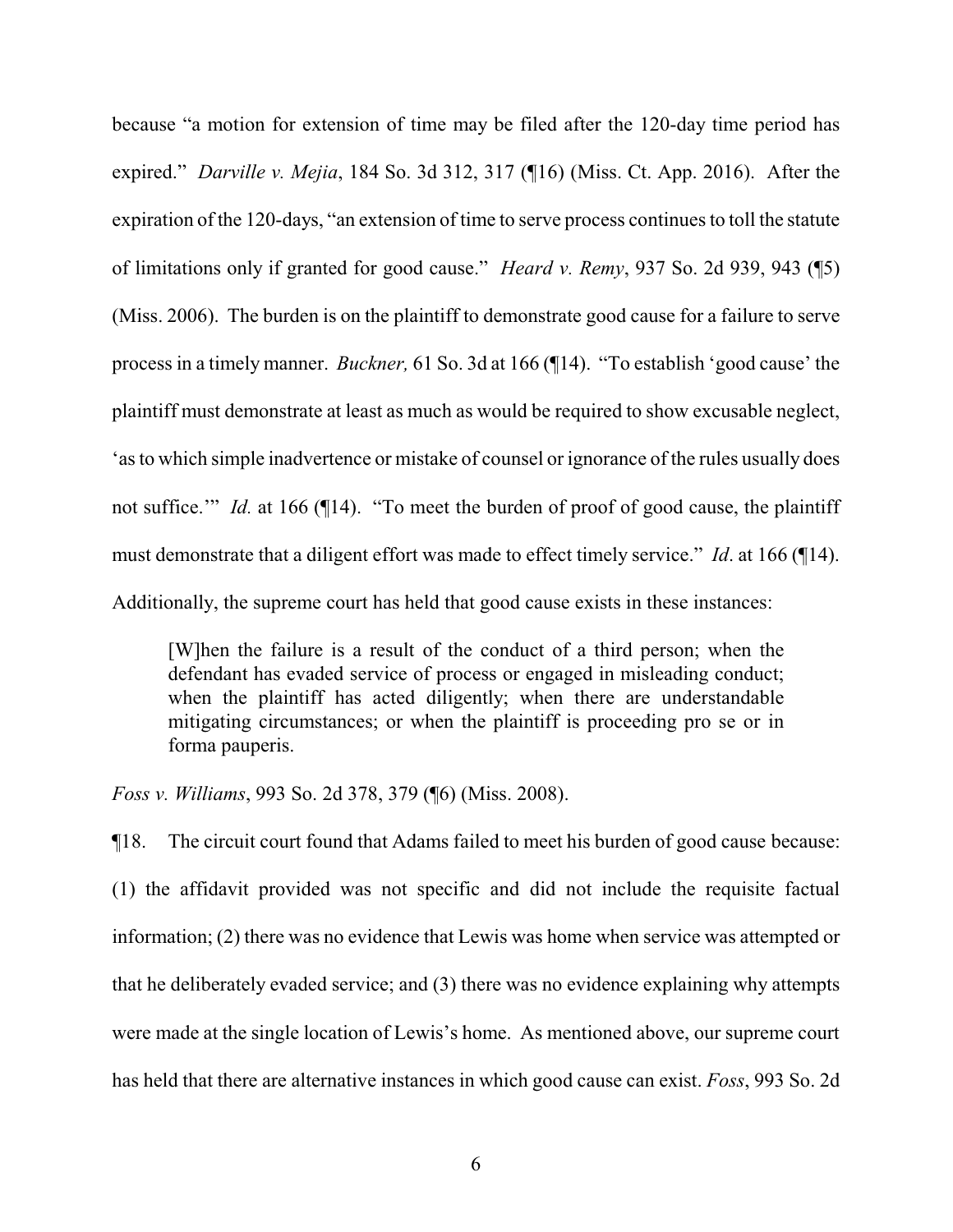at 379 (¶5). These instances are noted disjunctively rather than conjunctively; therefore, there is no requirement that one prove more than one instance for a showing of good cause.<sup>4</sup> After analyzing the facts and the law, we find that the circuit court erred in failing to find good cause for the extension of time. This court finds that Adams acted diligently in his efforts to serve MBA.

# **a. Whether the motion and order included "good cause" language.**

¶19. Before addressing why the circuit erred it is imperative to note that Adams's motion for extension of time properly included "good cause" language. Although Adams's motion for an extension of time to serve MBA did not specifically state the words "good cause," it used the language of good cause when it stated that the process server made "diligent efforts" to serve MBA. *Foss*, 993 So. 2d at 379 (¶5) (finding that good cause can be demonstrated by a plaintiff's diligent efforts to serve the defendant). The motion stated that "Plaintiff's process server has tried serving the defendant on numerous occasions. Despite diligent efforts, Plaintiff[']s process server has not been able to effectuate process on Defendant." Therefore, the county court properly found good cause when it incorporated the motion with its order "after considering said motion [this Court] finds that it is well taken and should be granted."

¶20. The dissent relies upon *Heard*, 937 So. 2d at 944 (¶21), for the support that the circuit court was correct when it found that Adams failed to show good cause because the county

<sup>&</sup>lt;sup>4</sup> The circuit court as well as the dissent requires more for a showing of "good cause" than our supreme court requires.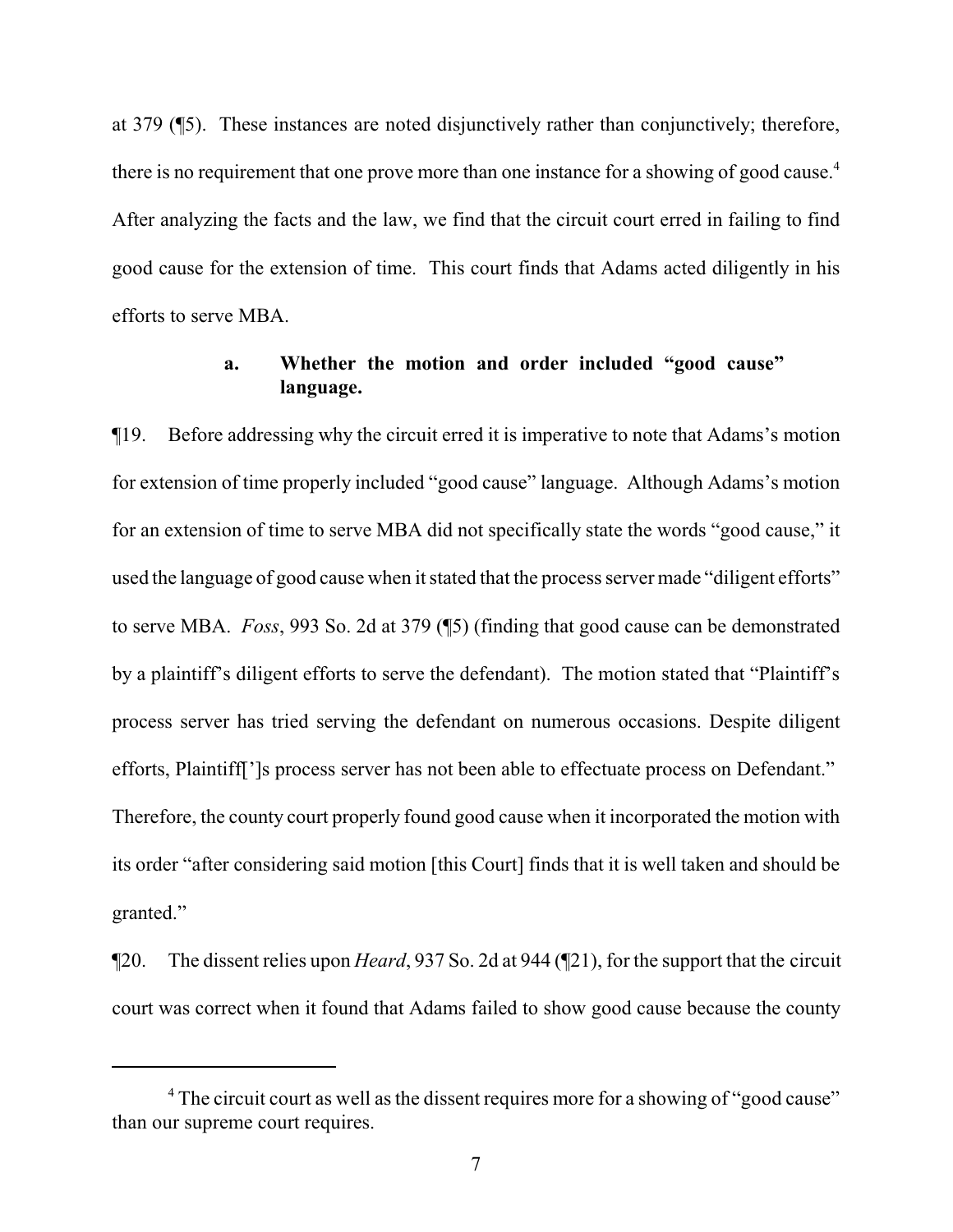court's order did not address the issue of good cause. In *Heard*, the plaintiff filed a motion for an extension of time after the initial 120-days had expired and the trial court granted the motion like in this case. *Id.* at 940 (¶3). But the *Heard* plaintiff never attempted service within the initial 120-day period as was done in the present case. *Id.* at 944 (¶20). "The trial court granted heard an additional 60 days within which to serve process, but it did not make any findings as to whether Heard had shown good cause for her failure to serve." *Id.* at 940 (¶3). The order specifically stated:

IT IS HEREBYORDERED,ADJUDGEDANDDECREED, that the Plaintiff, is hereby granted an additional 60 days from the date of entry of this order within which to serve process on the defendant....

The order in *Heard* made absolutely no finding of good cause and is inapposite to the case at bar. *Id.*

## **b. Whether supporting evidence has to be attached to a motion.**

¶21. The dissent also repeatedly recites that Adams had not attached any affidavit or evidence to his motion for an extension of time. Yet, the dissent cites no caselaw holding this. Mississippi Rule of Civil Procedure 4(h) does not establish a requirement of a supporting affidavit to establish good cause unlike Rule 56 for the purposes of a summary judgment motion. Neither the comment nor the case law require an affidavit to be filed with a motion for an extension of time.

¶22. Furthermore, Adams's diligent efforts consisted of six separate attempts to serve MBA at the registered agent's listed address on the Secretary of State's website prior to the expiration of the 120-day deadline. Adams provided this information to the circuit court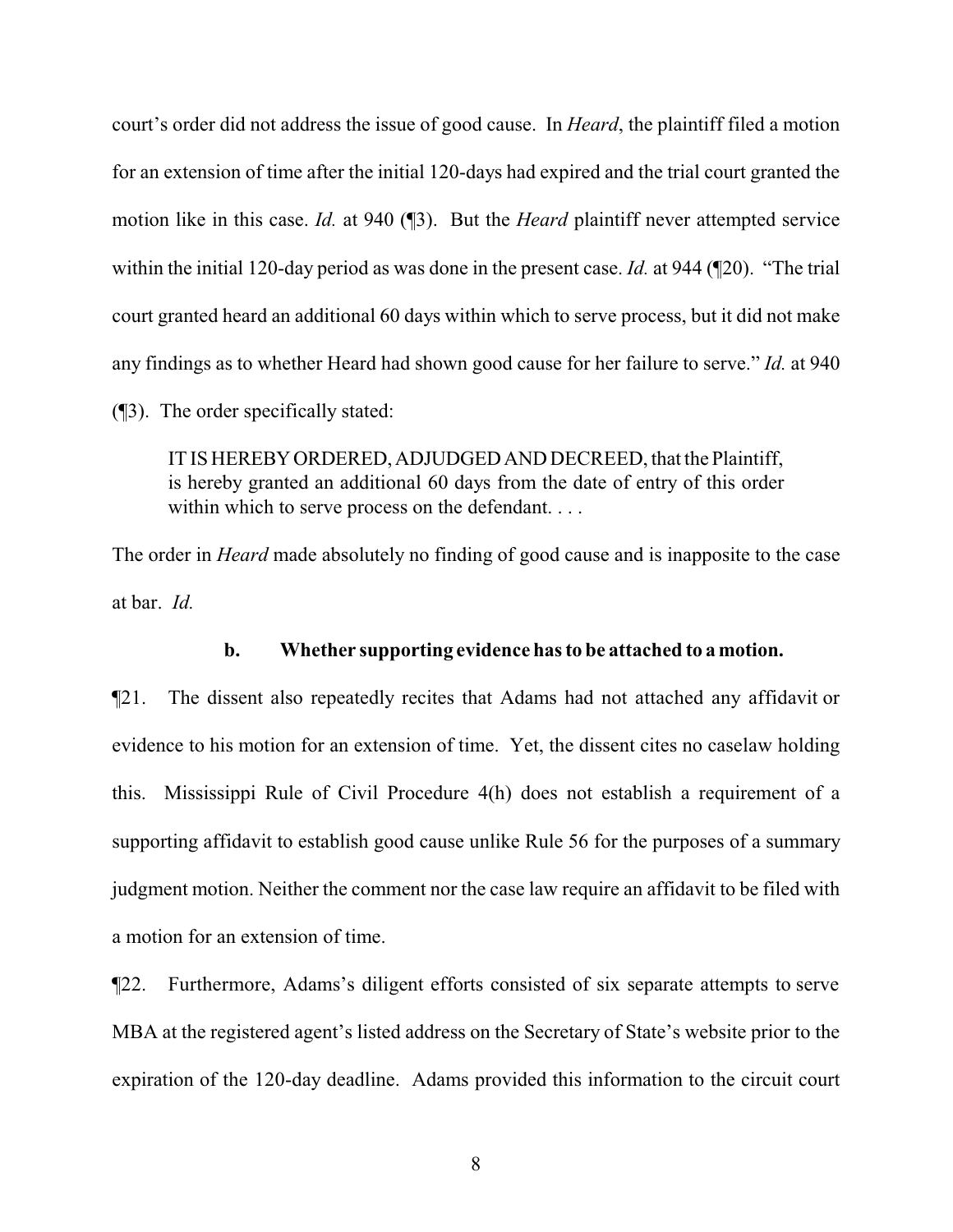when it considered MBA's motion to set aside and summary judgment. Adams's affidavit provided:

I made attempts between May 1, 2017 until August 29, 2017, to serve Jeffrey Lewis, Registered Agent for MBA, whose address with the Secretary of State is listed at 105 Kinelworth Place, Ridgeland, MS, on more than six occasions. There were vehicles in the driveway each time that I attempted to serve Mr. Lewis, but there was never an answer at the door.

Therefore, this concern has no barring on whether Adams showed good cause.

## **c. Whether Adams's affidavit lacked specific dates.**

¶23. The circuit court's first error was finding no good cause because Adams's affidavit did not list specific dates. The circuit court stated that "the affidavit . . . provides no information regarding specific dates or the times of day when service was attempted . . . [i]n the absence of requisite factual information, the Court finds that these documents do not constitute requisite evidence of good cause [pursuant to *Stutts v. Miller*, 37 So. 3d 1 (Miss. 2010)]." We disagree.

¶24. *Stutts* does not lend support to the circuit court or the dissent's argument. In *Stutts*, the court never required the affidavits to contain specific dates; the court simply noted the efforts by plaintiff to obtain service. *Id*. at 5 (¶13). The fatal flaw in *Stutts* was that the plaintiff failed to request even one extension. *Id*. at 4 (¶11). The supreme court found a lack of diligence when plaintiffs fail to file a motion for an extension of time. *Id*. at 6 (¶16).

¶25. Unlike the plaintiff in *Stutts*, Adams showed diligence by filing a motion for an extension of time merely one day after the initial 120-days. Also, Adams's affidavit provided the specific time range when service was attempted within the initial 120-days (between May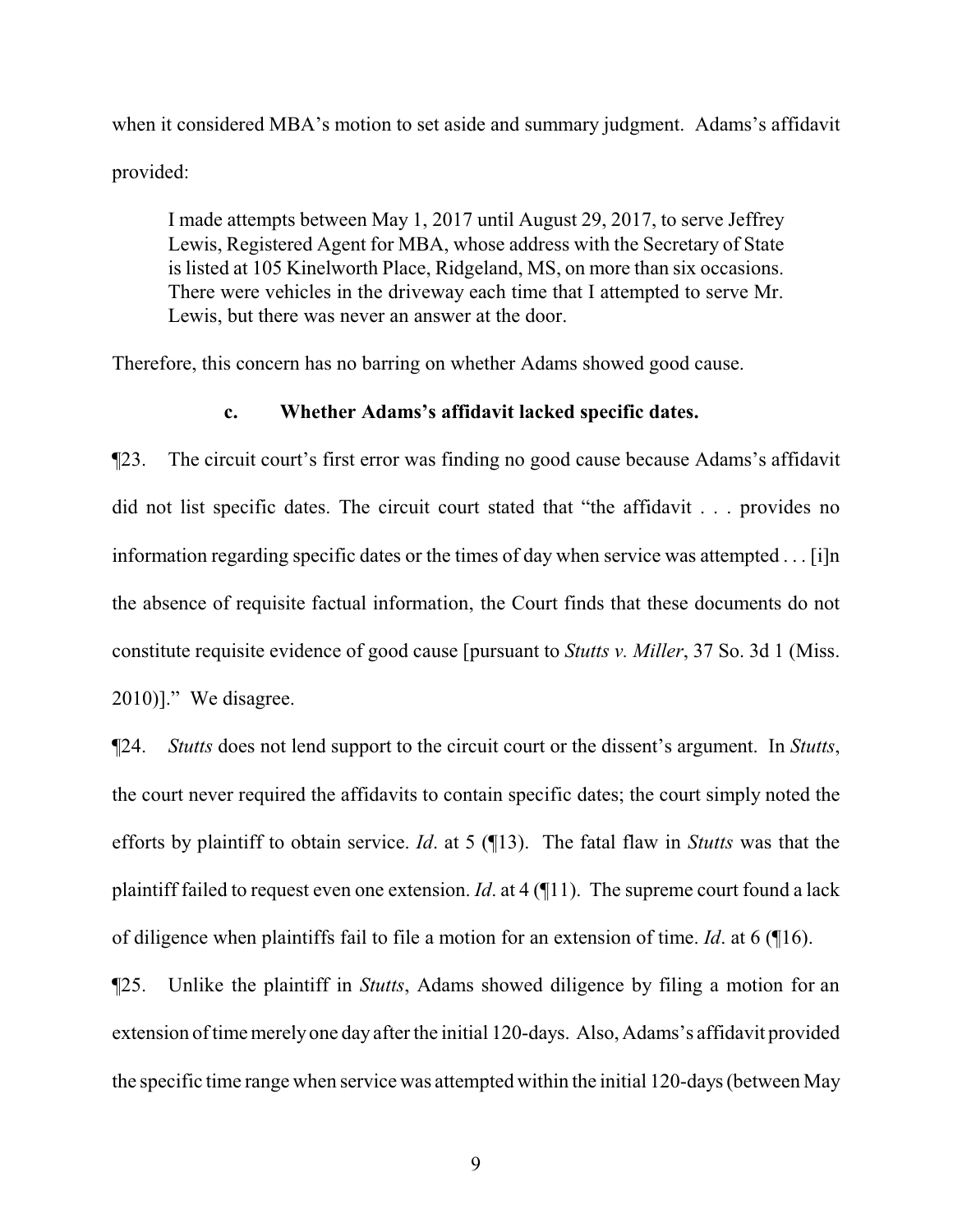1, 2017 and August 29, 2017). The dissent narrates a host of possibilities pertaining to whether service was attempted in the beginning, middle or end of the initial 120 days and even wonders what time of the day the service was attempted. This speculation by the dissent overlooks the important undisputed fact that service was attempted on six different occasions at MBA's registered agent's address provided on the Mississippi Secretary of State's website within the initial 120-days deadline.

# **d. Whether evidence provided that the defendant was home or evading service of process**.

¶26. Second, the circuit court erred when it concluded that good cause was not shown because Adams failed to provide evidence that Lewis, the registered agent (1) was home when his process server attempted service, or (2) that Lewis deliberately evaded service, *citing Ogunbor v. May*, 204 So. 3d 840, 847 (¶32) (Miss. Ct. App. 2016). Although Adams argued that MBA evaded service of process at the hearing before the circuit court and in his brief, Adams was not required to show that MBA's registered agent was evading service of process because that is only one of the several alternative instances where the supreme court has recognized good cause. *Foss*, 993 So. 2d at 379 (¶5). Good cause can also be shown if a plaintiff has acted diligently, as we find that Adams has. *Id.* at 379 (¶5).

## **e. Whether failure to attempt service at more than one location shows "no good cause."**

¶27. Lastly, the circuit court stated Adams failed to show good cause because service was only attempted at Lewis's home. The cases cited by the circuit court as well as the dissent provide poor support for its conclusion that in order to show good cause one must attempt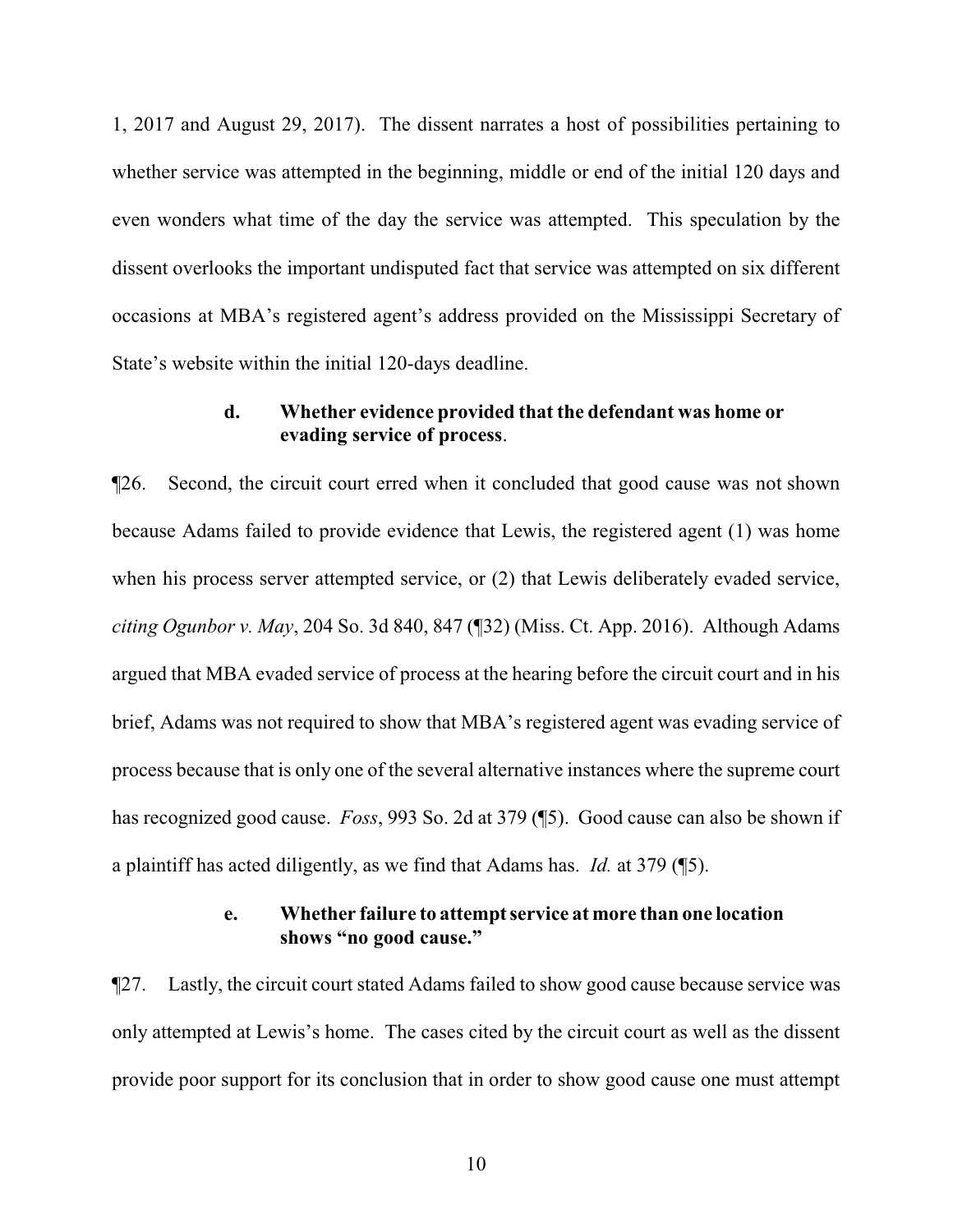service at more than one location, *citing Ogunbor v. May*, 204 So. 3d 840, 847 (¶31) (Miss. Ct. App. 2016); *Young v. Hooker*, 753 So. 2d 456, 461 (¶20) (Miss. Ct. App. 1999).

¶28. In *Ogunbor*, the plaintiff argued good cause existed because the defendant was evading service of process. *Ogunbor*, 204 So. 3d at 846 (¶27). This Court did not hold that a plaintiff must attempt service of process at more than one location in order to show good cause. *See id.* at 847 (¶31). Rather, this Court found that Ogunbor failed to provide any evidence of evading. *Id. Ogunbor* is therefore distinguishable from the case at bar which exemplifies good cause due to diligent efforts as opposed to good cause because a defendant was evading service of process.

¶29. *Young* can be distinguished from the case at bar. In *Young*, the plaintiff did not request an extension of time to serve the defendant. *Young*, 753 So. 2d at 458 (¶3). The plaintiff attempted to serve the defendant only twice, then "gave up." *Id*. The defendant told someone to inform the plaintiff where he could be served, yet service was never attempted. *Id.* at 459 (<sup> $\otimes$ </sup>). Mutual acquaintances of the parties testified that they could have easily located the defendant for plaintiff. Although the plaintiff was aware of persons with information regarding the whereabouts of the defendant, he never sought out such information. Therefore, because the plaintiff could have easily found the defendant and failed to request an extension of time, there was no good cause shown.

¶30. In the present case, Adams requested and was granted an extension of time to serve MBA. The record does not provide substantial evidence that MBA's registered agent's whereabouts were known, should have been known, or could have been known to Adams.

11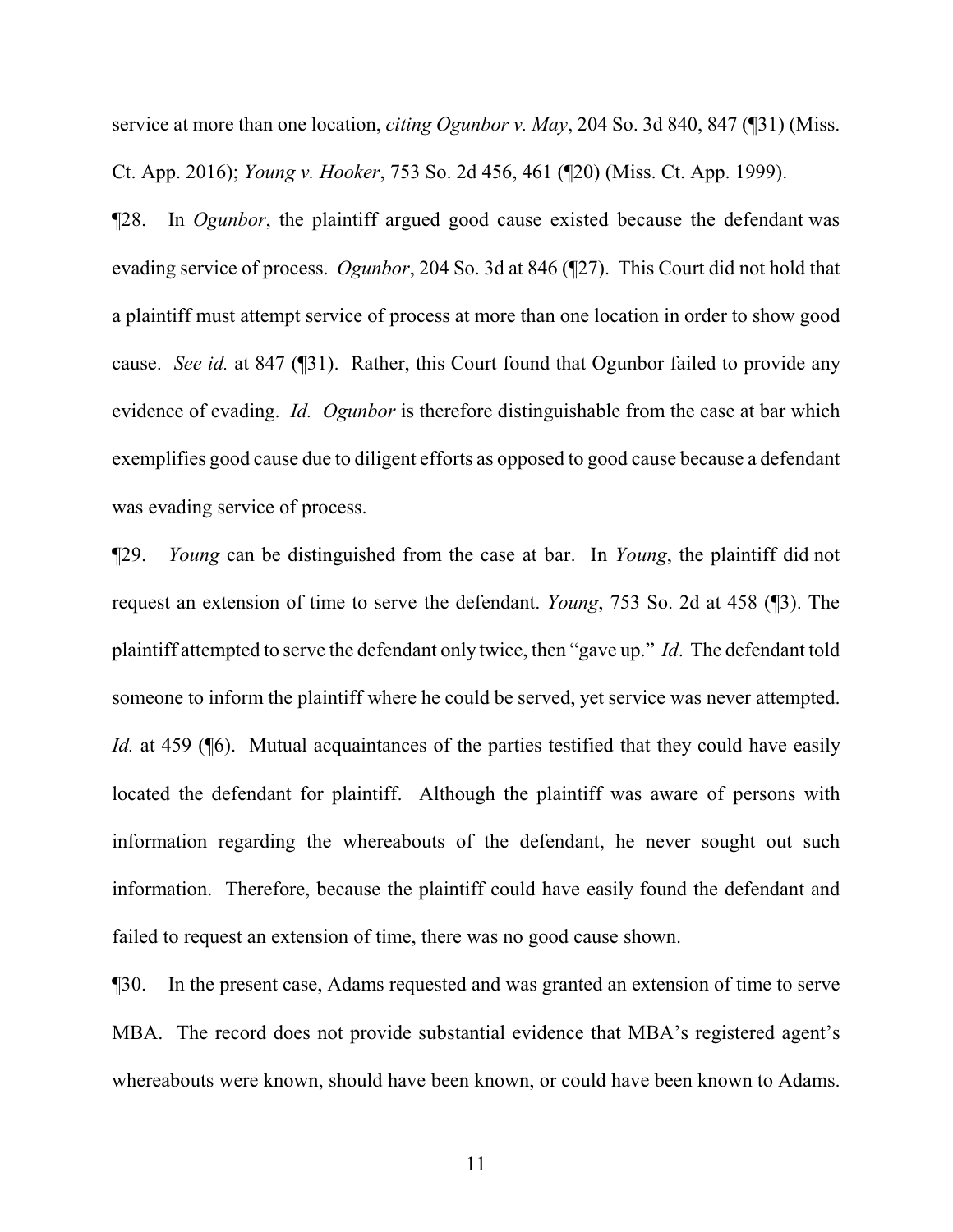Nothing in the record shows that Adams knew Lewis or people that associated with Lewis. The only evidence provided is that Lewis was ultimately served at his workplace where the incident occurred. Generally, the agent for service of process is not found at the site where the cause of action accrued. There is no record evidence that MBA's registered agent's whereabouts were known, should or even could have been known. Therefore, *Young* is not on point.

# **f. Whether good cause was shown.**

¶31. This case is analogous to *Darville v. Mejia*, 184 So. 3d 312 (Miss. Ct. App. 2016), and *Jenkins v. Oswald*, 3 So. 3d 746 (Miss. 2009).

¶32. In *Darville*, the plaintiff had difficulty locating the defendant and filed four motions for an extension of time to serve the defendant. *Darville*, 184 So. 3d at 317 (¶17). The plaintiff's third motion is relevant to this opinion. The third motion for an extension of time "not[ed] extensive efforts to locate the defendant," "but to no avail[,]" and the ruling court denied the motion. *Id.* at 316 (¶14). On appeal, this Court considered Darville's efforts since the filing of his complaint. *Id*. at 317 (¶17). For a period of almost two years—April 26, 2012 to February 25, 2014—Darville attempted to serve the defendant, sent certified summons to several addresses, subpoenaed the defendant's driving records, completed a social security number search, attempted to serve the defendant through his insurance company, and submitted service of process to the Mississippi Secretary of State's Office which defendant responded to. *Id.* at 316-17 ( $\P$ , 2, 14, 17). This Court reversed the trial court and found that the plaintiff's efforts were diligent and constituted good cause. *Id*. at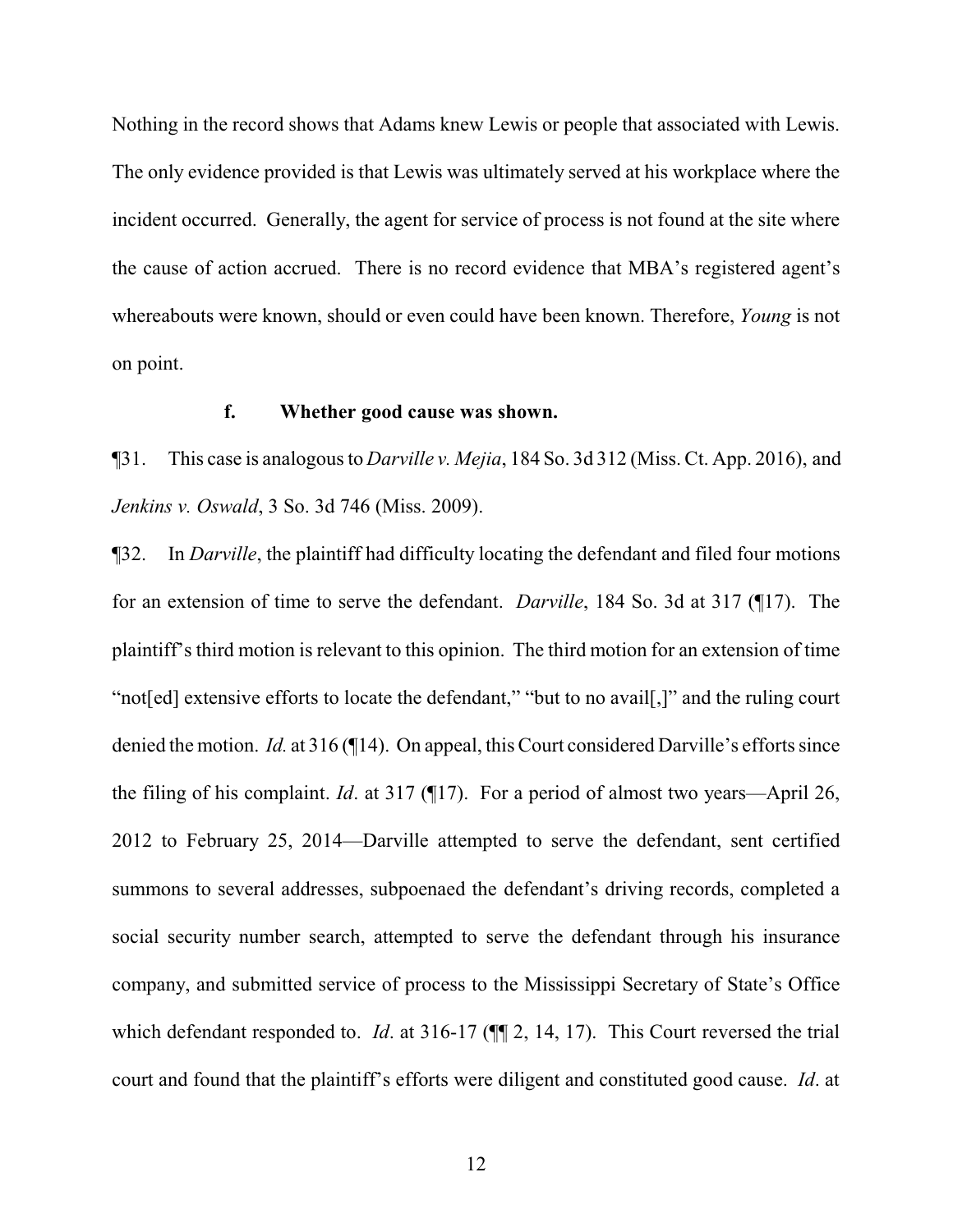318 (¶19). Darville may have made more efforts but it was over the course of two years, four times as long as Adams.

¶33. In *Jenkins*, the defendant was served almost five years after the initial filing of the complaint and plaintiff failed to file a motion for extension of time. *Jenkins*, 3 So. 3d. at 747 (¶2). In nearly five years, the plaintiff's efforts consisted of an attempted service at the defendant's Mississippi address, an inquiry with the United States Postal Service about any new mailing address for the defendant, an attempted service at the defendant's Florida address, internet searches, and contact with the Secretaryof State's Office for the defendant's business address where service was effectuated. *Id*. at 747-48 (¶¶4-5). The ruling court stated that the plaintiff was making "some diligence, or at least reasonably diligent efforts" and denied the defendant's motion to quash service of process and dismiss the action. *Id*. at 749 (¶11). Our supreme court affirmed. *Id*. at 750 (¶16). Again, there may have been more efforts, but these efforts were made over the course of nearly five years, as opposed to Adams's efforts in 120 days.

¶34. Here, Adams filed his complaint on May 1, 2017, and MBA was served within six months. Within the initial 120 days, Adams's process server made six diligent attempts to serve MBA by going to its registered agent's address listed on the Mississippi Secretary of State's website. There was no need for Adams to perform an internet search because MBA's registered agent's address is undisputed. In fact, in MBA's answer it conceded, "[it] may be served with process by service upon its registered agent, Jeffery Kelley, 105 Kenilworth Place, Ridgeland, Mississippi, 39157. . . ." After six unsuccessful attempts,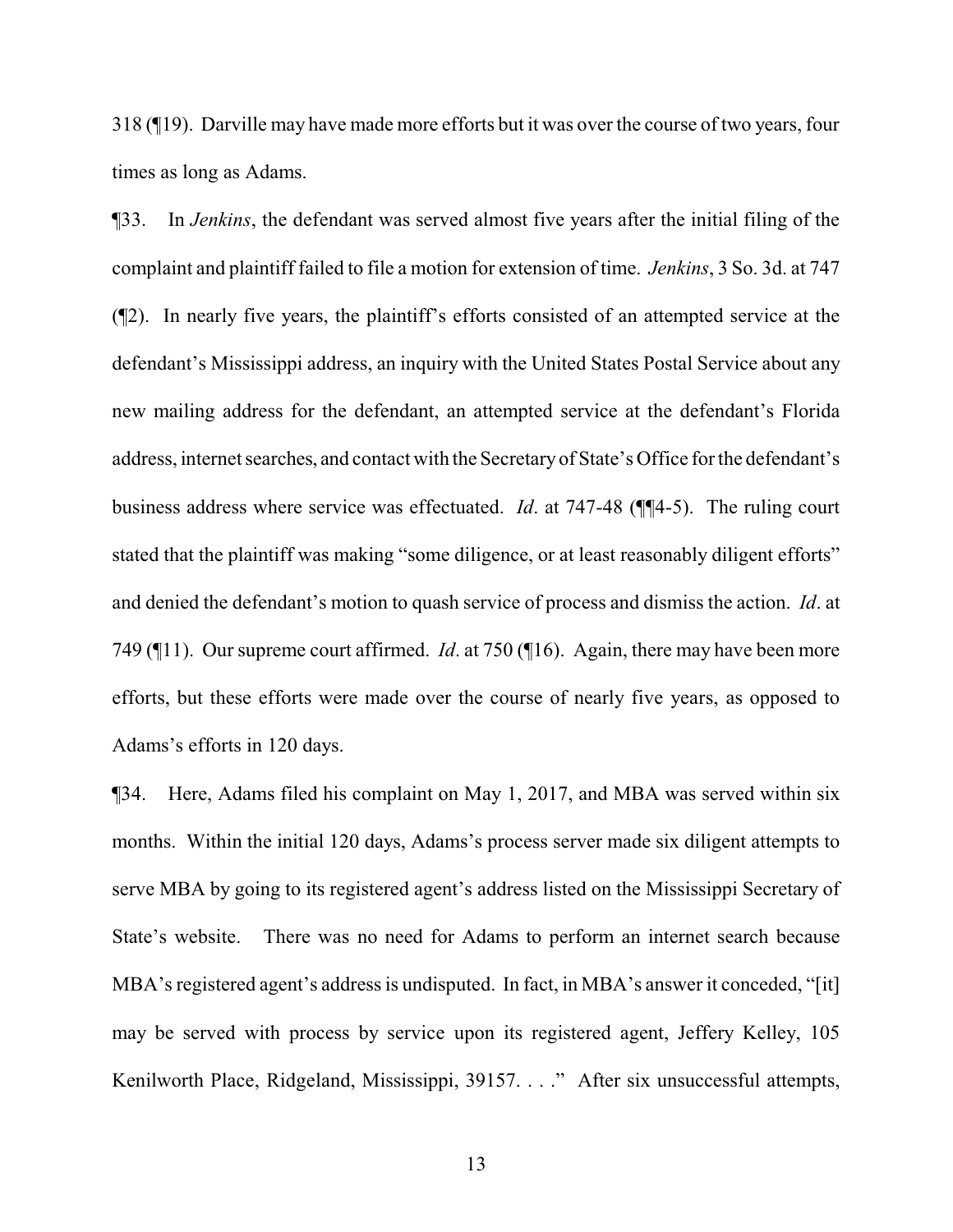Adams filed a motion for extension of time only one day after the 120-day requirement had passed. Traveling under an order granting Adams an additional 120 days, Adams diversified his efforts. On October 10, 2017, Adams attempted to serve MBA through the Madison County Deputy Sheriff's office, but to no avail. Finally, on November 17, 2017, Lewis was served at the MBA facility. Adams attempted three different methods to serve MBA and one of those methods included six attempts within 120 days.

¶35. We find that Adams "demonstrat[ed] at least as much as would be required to show excusable neglect." *Buckner*, 61 So. 3d at 166 (¶14). This was not a case of "simple inadvertence or mistake of counsel or ignorance of the rules[,]" but this was a case of diligent efforts made by a plaintiff to serve the defendant which demonstrates good cause. *Id*. at 166 (¶14). As before mentioned, our supreme court has held that there are alternative ways to show good cause. *Foss*, 993 So. 2d at 379 (¶5). Accordingly, Adams showed good cause through his diligent efforts and the circuit court abused its discretion in setting aside the county court's order that granted his motion for an extension of time to serve MBA.

# **II. Whether the circuit erred in granting MBA's summary judgment motion.**

¶36. The grant or denial of a motion for summary judgment is reviewed de novo, viewing the evidence in the light most favorable to the party against whom the motion has been made." *Karpinsky*, 109 So. 3d at 88 (¶9). After the expiration of the 120 days, if good cause is shown an extension of time to serve process continues to toll the statute of limitations. *Heard*, 937 So. 2d at 943 (15) ("Where good cause is shown for an extension of time to serve process, and process is served within the time allowed, the statute of limitations will be tolled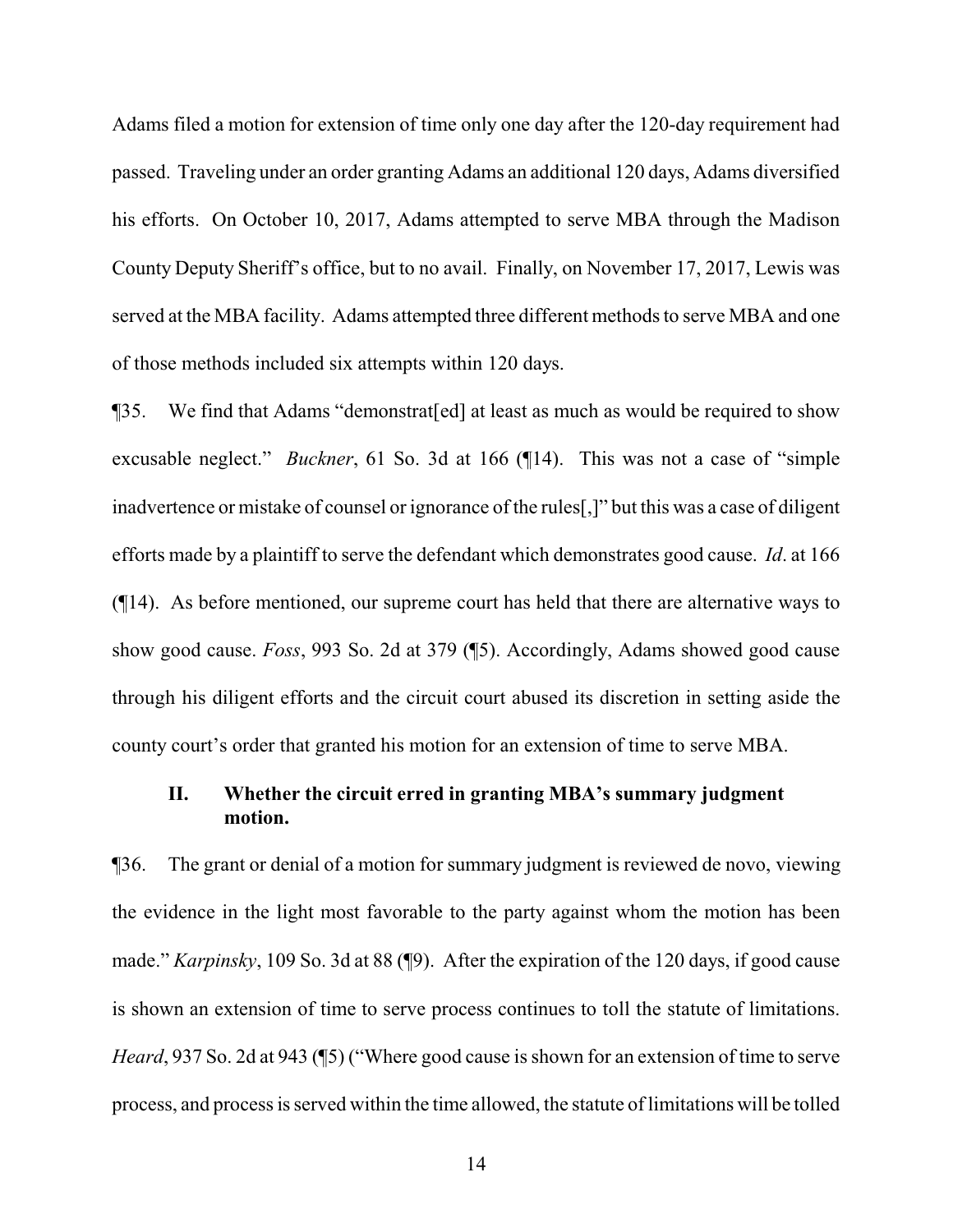during the extension period."). Because we find that Adam's showed good cause for his extension of time to serve MBA, the statute of limitations was tolled. Thus, the circuit court also erred when granting MBA's motion for summary judgment.

#### **CONCLUSION**

¶37. This Court finds that Adams met his burden of showing "good cause" under Mississippi Rules of Civil Procedure 4(h). For the reasons stated, we find that the circuit court abused its discretion in setting aside the county court's order and granting MBA's motion for summary judgment. Therefore, we reverse and remand this case to the circuit court in accordance with this opinion.

#### ¶38. **REVERSED AND REMANDED.**

# **BARNES, C.J., GREENLEE, WESTBROOKS, TINDELL, LAWRENCE AND McCARTY, JJ., CONCUR. CARLTON, P.J., DISSENTS WITH SEPARATE WRITTEN OPINION, JOINED BY J. WILSON, P.J., AND C. WILSON, J.**

#### **CARLTON, P.J., DISSENTING:**

¶39. Applying the deferential standard of review as required here, I dissent because I cannot find that the circuit court abused its discretion in setting aside the county court's ex parte order granting Adams's motion for an extension of time within which to serve his complaint on MBA. I further find no error in the circuit court's decision to grant summary judgment in MBA's favor.

## **I. Good Cause**

¶40. As detailed in the majority's opinion, on May 4, 2014, Adams was working as a referee in a basketball tournament at MBA's facility when he was involved in an altercation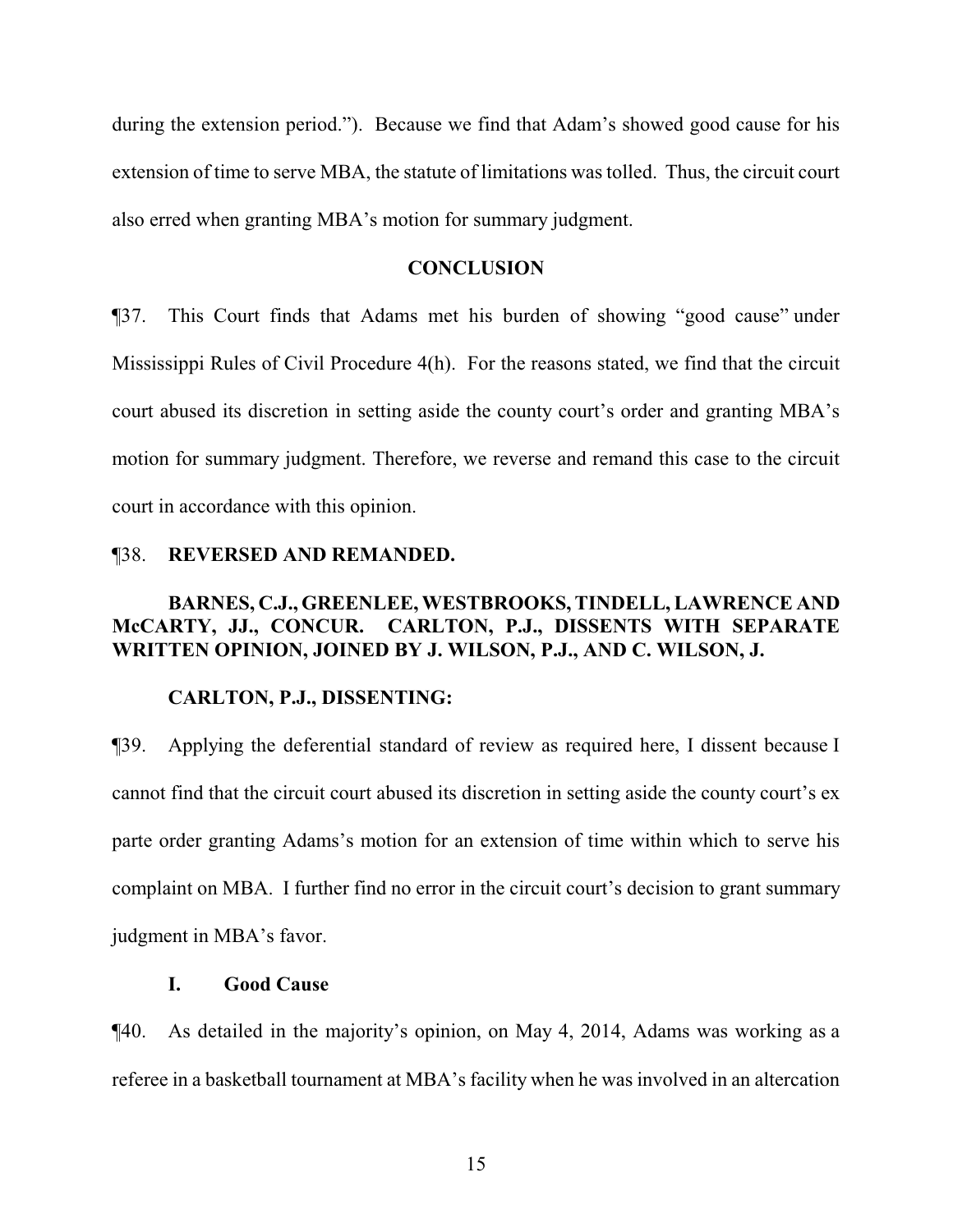with a basketball coach. Adams subsequently sued MBA and others for negligence-based claims arising out of injuries he allegedly incurred during that incident. Adams filed his complaint on May 1, 2017, just three days before the governing three-year statute of limitations period ran.<sup>5</sup> Under Rule  $4(h)$  of the Mississippi Rules of Civil Procedure, Adams had 120 days after the filing of his complaint within which to serve MBA. In this case, Adams did not effectuate service on MBA within this 120-day period, nor did he move for additional time until after the 120-day time period had expired. Under these circumstances, "an extension of time to serve process continues to toll the statute of limitations only if granted for good cause." *Heard*, 937 So. 2d at 943 (¶5).

¶41. "We review a trial court's decision on whether to set aside an order granting an extension of time for abuse of discretion." *Buckner*, 61 So. 3d at 165 (¶12). With respect to a trial court's "good cause" determination under Rule 4(h), the Mississippi Supreme Court has consistently recognized that "[a] trial court's finding of fact on the existence of good cause for the delay in service of process has been deemed a discretionary ruling . . . and entitled to deferential review." *Fulgham v. Jackson*, 234 So. 3d 279, 282 (¶9) (Miss. 2017) (internal quotation mark omitted); *Jenkins v. Oswald*, 3 So. 3d 746, 750 (¶13) (Miss. 2009). "With regard to these fact-findings, our review is limited to determining only whether the trial court abused its discretion and whether there was substantial evidence supporting the determination." *Fulgham*, 234 So. 3d at 282 (¶9) (internal quotation mark omitted); *Heard*,

 $<sup>5</sup>$  The parties do not dispute that the general three-year limitations period under</sup> Mississippi Code Annotated section 15-1-49 (Rev. 2012) applies to Adams's negligencebased claims against MBA and the other defendants.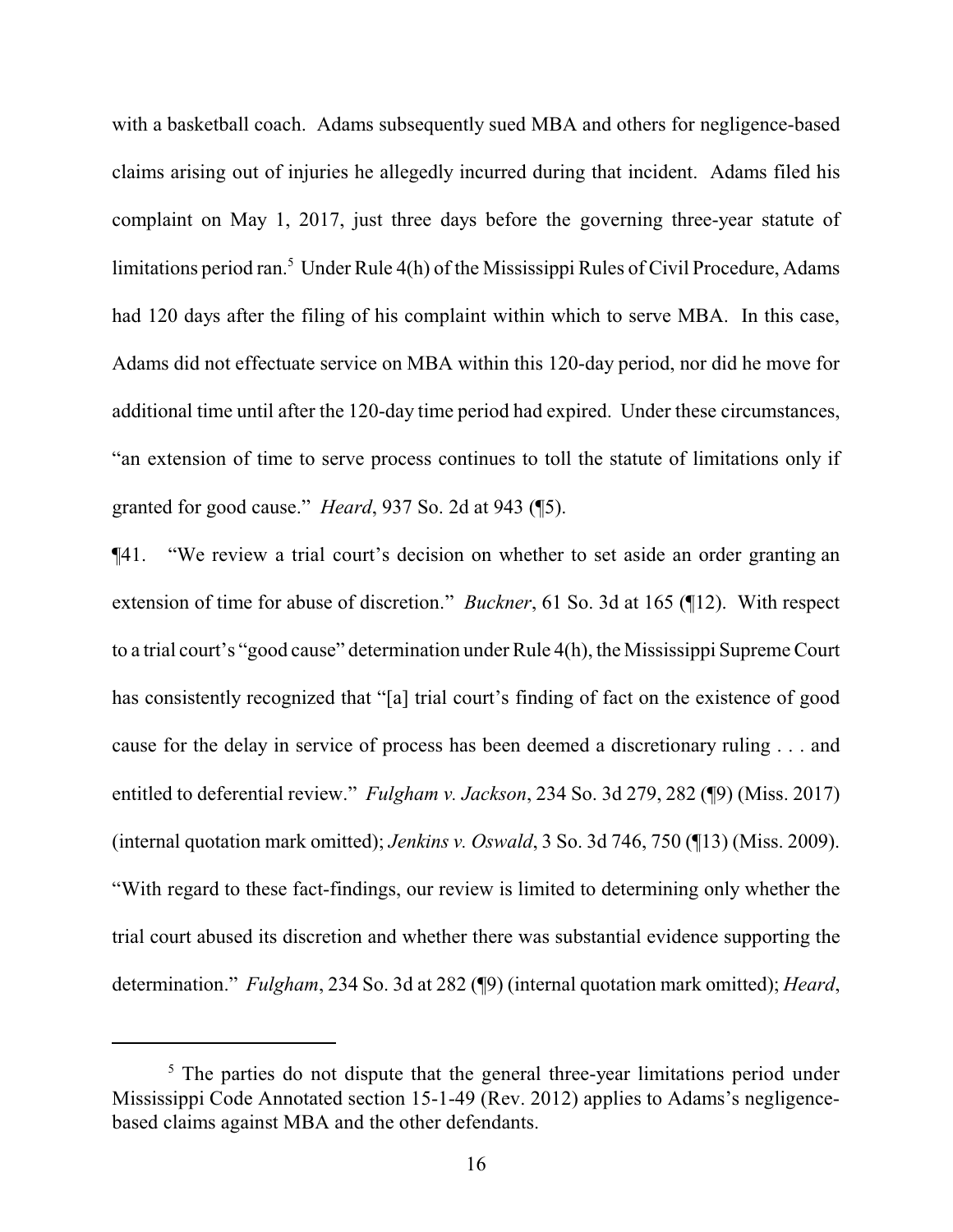937 So. 2d at 944 (¶21).

¶42. The plaintiff bears the burden to demonstrate good cause for failure to serve process within the 120-day service period provided by Rule 4(h). *Montgomery v. SmithKline Beecham Corp*., 910 So. 2d 541, 545 (¶12) (Miss. 2005); M.R.C.P. 4(h). In order to meet this burden, Adams was required to present substantial evidence "that a diligent effort was made to effect timely service." *Buckner*, 61 So. 3d at 166 (¶14).

¶43. The record reflects that after failing to serve MBA within 120 days of filing his lawsuit, Adams filed a motion in the county court for an extension of time to serve MBA. As grounds for seeking this extension, Adams's motion provided that "Plaintiff's process server has tried serving the defendant on numerous occasions. Despite diligent efforts, Plaintiff's process server has not been able to effectuate process on Defendant." No supporting evidence was attached to the motion.

¶44. The county court granted the motion, ex parte, on September 14, 2017, ten days after the statute of limitations expired. There is no indication in the record that the county court held a hearing on the motion or that any evidence had been submitted in support of the motion. In its one-page order, the county court did not address the issue of good cause or make any finding of "good cause," as required by the applicable case law. *See, e.g.*, *Heard*, 937 So. 2d at 944 (¶21).<sup>6</sup>

<sup>&</sup>lt;sup>6</sup> In its order, the county court stated that "after considering [Adams's] motion, [the court] finds that it is well taken and should be granted." The majority believes this constitutes a finding of "good cause" because Adams's motion stated that his process server used "diligent efforts" to attempt service. I do not agree with this assessment. Adams submitted no evidence at all to the county court in support of any "diligent efforts" he, his counsel, or the process server took to effectuate service within the applicable 120-day time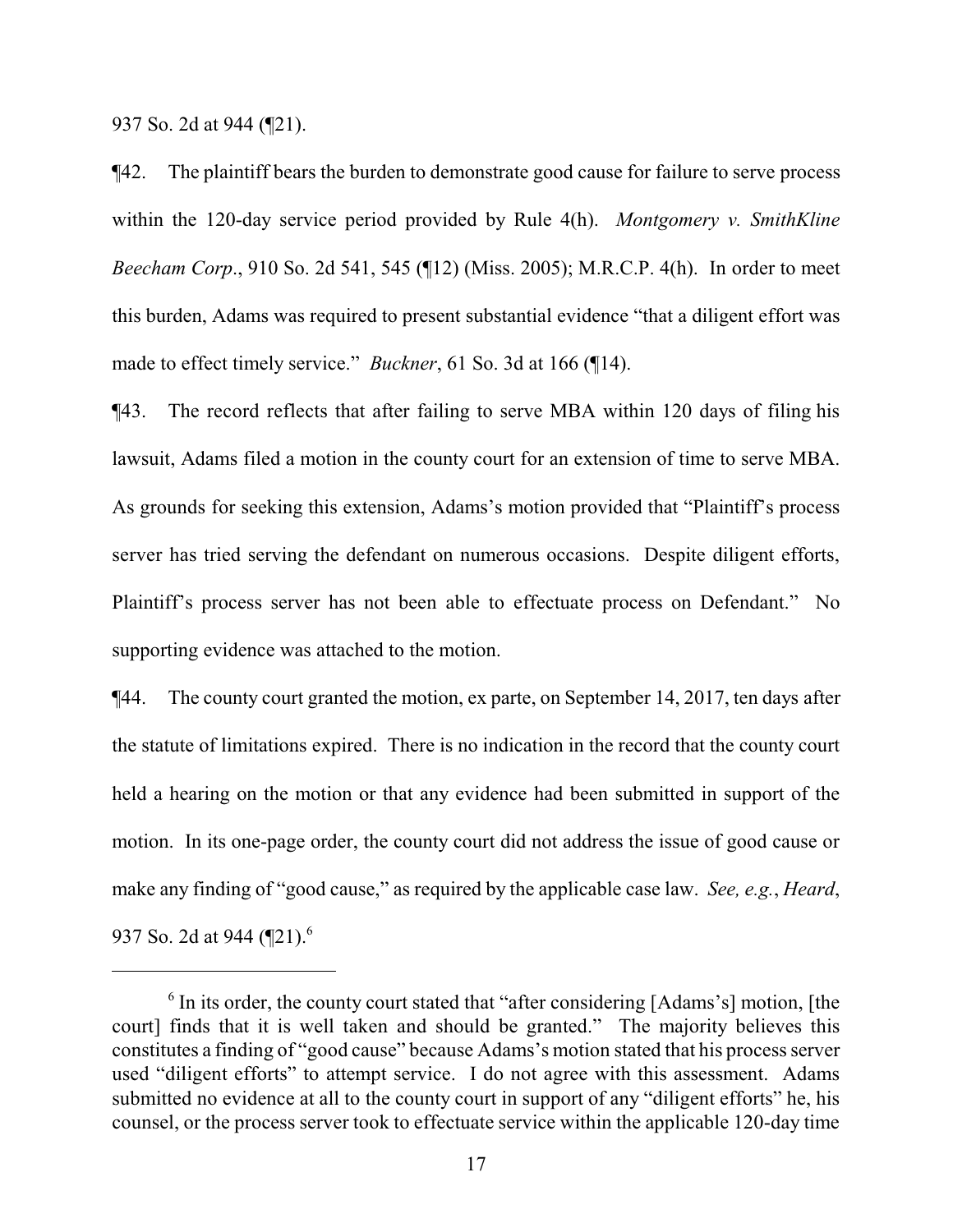¶45. As reflected in the record, on November 17, 2017, 200 days after filing his lawsuit, and seventy-seven days after the statute of limitations expired, Adams served process on MBA's registered agent, Jeffery Lewis, at his workplace and at MBA's principal place of business, the MBA complex in Jackson, where the underlying events giving rise to the lawsuit occurred. MBA moved to (1) set aside the county court's order granting an extension of time to serve MBA based upon Adams's failure to show "good cause" for his delayed service of process; and (2) for summary judgment because Adams's lawsuit against it was time-barred.

¶46. In response to MBA's motion to set aside the county court's ex parte order, Adams relied upon the affidavit of his process server as evidence of his efforts to effect service on MBA during the initial 120-day service period. Adams's process server stated that during this 120-day period (from May 1 to August 29, 2017), he attempted service on Lewis at the address listed on the Secretary of State's website. The transcript of the hearing on the motion to set aside the county court's order reflects that this address was Lewis's home address. The process server's affidavit provides that attempts at service at Lewis's home address were made "on more than six occasions" and that there were "vehicles in the driveway each time[,]. . . but there was never an answer at the door." Other than stating that these attempts took place between May 1 and August 29, 2017, there were no specified dates or times in the process server's affidavit evidencing when these attempts at service occurred.

¶47. Adams also submitted a Sheriff's return from the Madison County Sheriff's Office,

period allowed under Rule 4(h).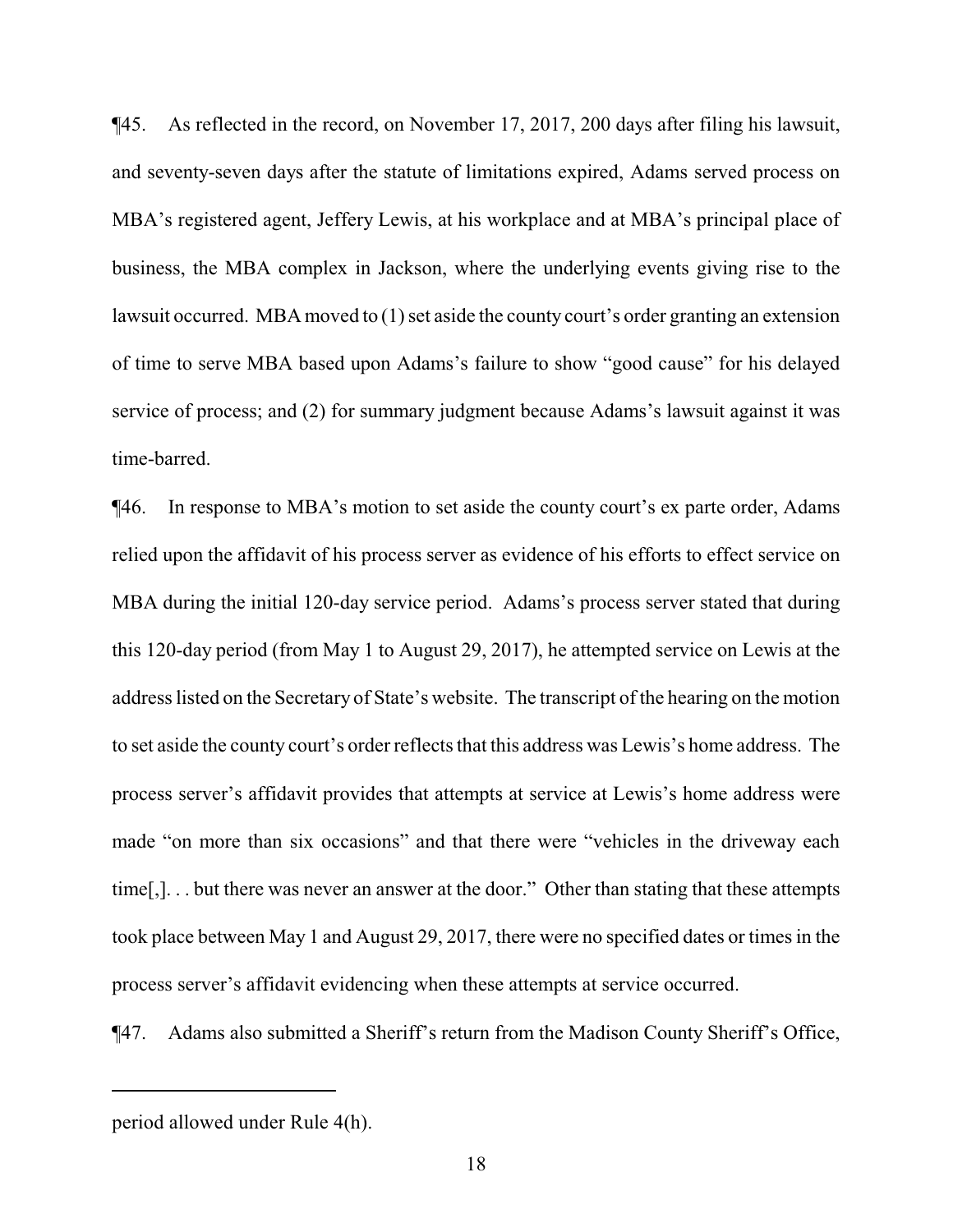reflecting attempted service on Lewis on October 10, 2017—after the 120-day period for service of process had already expired. The return did not reflect where service had been attempted and only provided the following: "Multiple attempts. Won[']t answer door." Adams presented no other evidence in responding to MBA's motion to set aside the county court's order.

¶48. As an initial matter, I find no error in the circuit court's determination that it would not consider the sheriff's return that reflected attempted service on Lewis on October 10, 2017. Adams was required to show good cause for failing to serve MBA *within the initial 120-day service period*; October 10, 2017, is outside that 120-day period. *See Montgomery*, 910 So. 2d at 545 (¶12); M.R.C.P. 4(h).

¶49. The only other "good cause" evidence that Adams presented was his process server's affidavit in which the process server described his six attempts to serve Lewis at his home address. The circuit court found that the lack of information in the process server's affidavit regarding specific dates or the times of day when service was attempted upon Lewis at his residence made the affidavit insufficient evidence of good cause. I find no abuse of discretion in this determination. *See Stutts v. Miller*, 37 So. 3d 1, 5 (¶¶13, 16) (Miss. 2010) (lack of pertinent factual information in the affidavits offered by plaintiff to support "good cause" was referred to by the supreme court as one reason for its finding that the trial court did not abuse its discretion in ruling that the plaintiff failed to show good cause for not timely serving defendants).<sup>7</sup> Without specific dates and times, there was no way for the circuit court

<sup>7</sup> The majority's reading of *Stutts v. Miller* appears to be that the supreme court did not consider the lack of specificity in the plaintiff's "good cause" affidavits when it found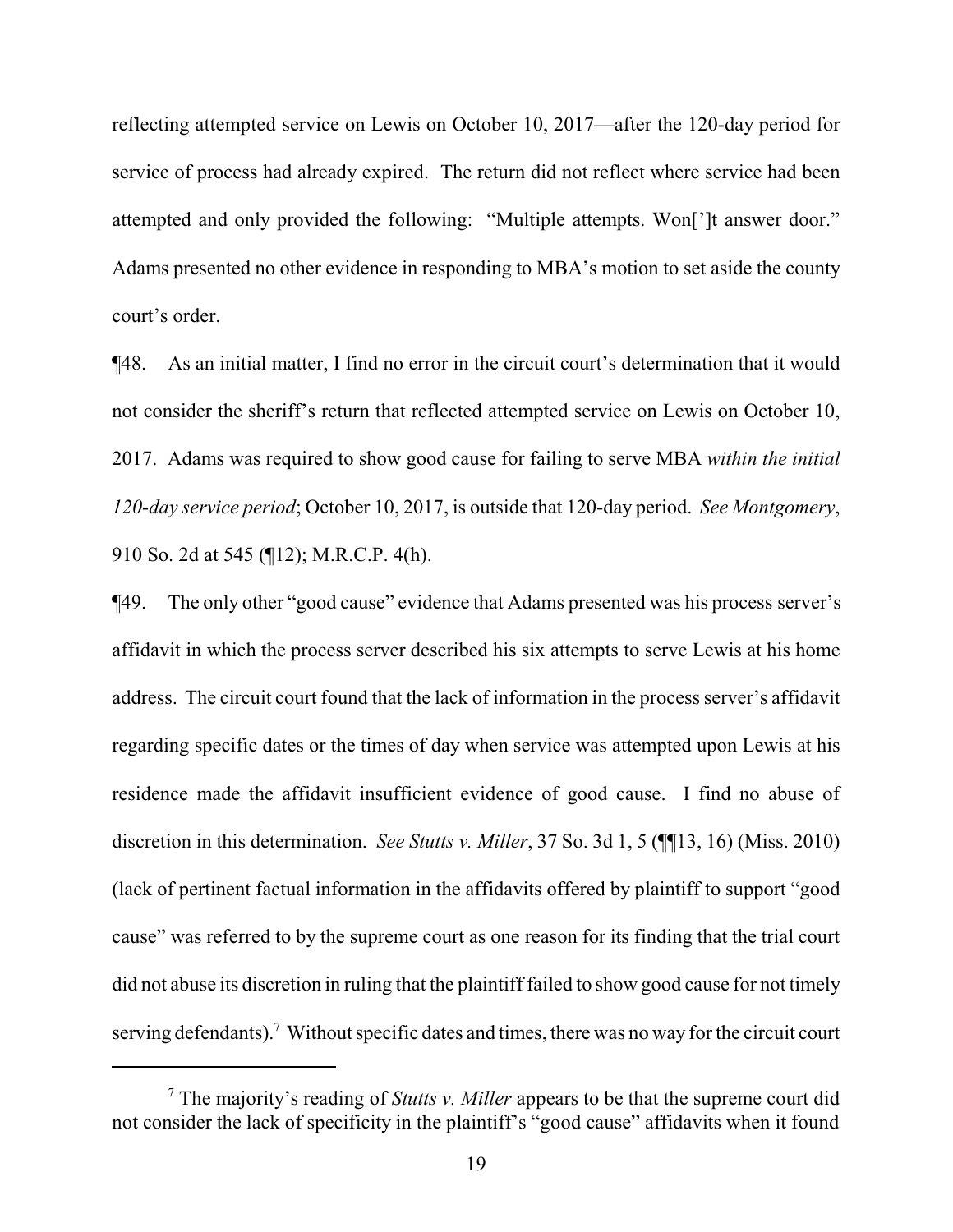to assess whether service was diligently pursued. For example, attempting service early in the 120-day period, and attempting service at various times of day, may have indicated a diligent effort was made. But here, there is no indication when the process server began attempting service—did he begin as soon as the 120 days began running, did he wait until the final days of the 120-day period, or did he attempt service at some point in between? Nor could the circuit court determine what time the process server repeatedly attempted to serve Lewis at his home. Was it the same time of day, or did he try different times throughout the day and evening or different days of the week? The process server's affidavit contained none of this pertinent factual evidence.

¶50. In determining that Adams failed to show good cause for his delay in serving MBA, the circuit court found it relevant that Adams presented no evidence that during the 120-day period any attempt was made to serve Lewis at his workplace and MBA's principal place of business—the MBA complex in Jackson, where the underlying events of this lawsuit occurred, and where service was eventually effectuated on November 17, 2017. Instead, the process server repeatedly attempted to serve Lewis at his home during the 120-day service period, and, as the circuit court observed, Adams offered no explanation why attempts at service were limited to that single location for months. I find no abuse of discretion in the circuit court's determination that this weighs against a finding of good cause, as it

that the trial court did not abuse its discretion in ruling that plaintiff had failed to show good cause. With respect, I disagree. In its concluding paragraph on this issue, the supreme court referred to "the reasons previously stated" as support for its decision. *Stutts*, 37 So. 3d at 6 (¶16). I read this to include the lack of specificity in the affidavits relied upon by the plaintiff in attempting to show good cause, as "previously" described in paragraph 13 of the supreme court's decision. *Id.* at 5 (113).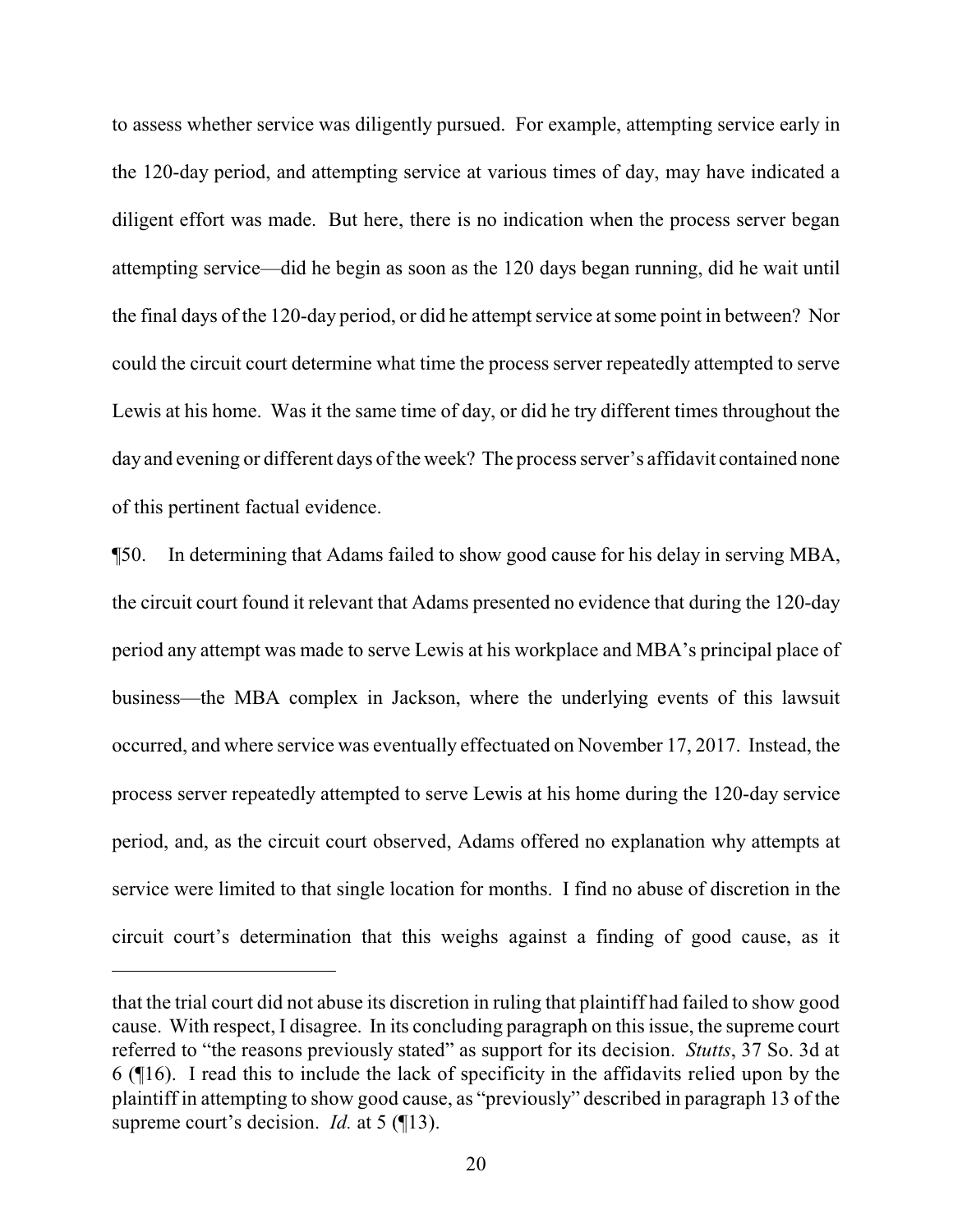demonstrates lack of diligence on Adams's part. *See Ogunbor v. May*, 204 So. 3d 840, 847 (¶31) (Miss. Ct. App. 2016) (finding that plaintiff failed to show good cause for failure to timely serve the defendant where the proof offered did not support a determination that the defendant evaded process, nor did the proof offered indicate that the process server ever attempted to serve the defendant anywhere other than at one location); *Young v. Hooker*, 753 So. 2d 456, 461 (¶20) (Miss. Ct. App. 1999) (finding substantial evidence supported the chancellor's finding of no good cause where defendant's "whereabouts either were known, should have been known or could have easily been known" to plaintiff).

¶51. The majority finds that the "diligence" determination in *Darville v. Mejia*, 184 So. 3d 312 (Miss. Ct. App. 2016), supports reversal of the circuit court's decision to set aside the county court's order granting Adams an extension to serve MBA. With respect, I do not agree. In *Darville*, this Court held that the trial court abused its discretion in denying Darville's motions for additional time to serve Mejia based upon the following: Darville attempted to locate Mejia "through numerous internet searches," *id.* at 317(17); summonses were issued via certified mail to several addresses, *id.* at 316 (¶14); and Darville "issued subpoenas duces tecum to Tennessee and Mississippi to obtain Mejia's driving records/car license and registration, . . . and [had a search performed that] revealed that Mejia's Social Security number was linked to multiple people." *Id.* at 316-17 (¶14). The Court further observed, "[a]s noted by Darville, 'as of this date, [Mejia] has not and [cannot] be located by [Darville], the courts, nor his own insurance carrier, UAIC.'" *Id.* at 318 (¶18).

¶52. In contrast to the facts in the case before us, *Darville* is wholly distinguishable, and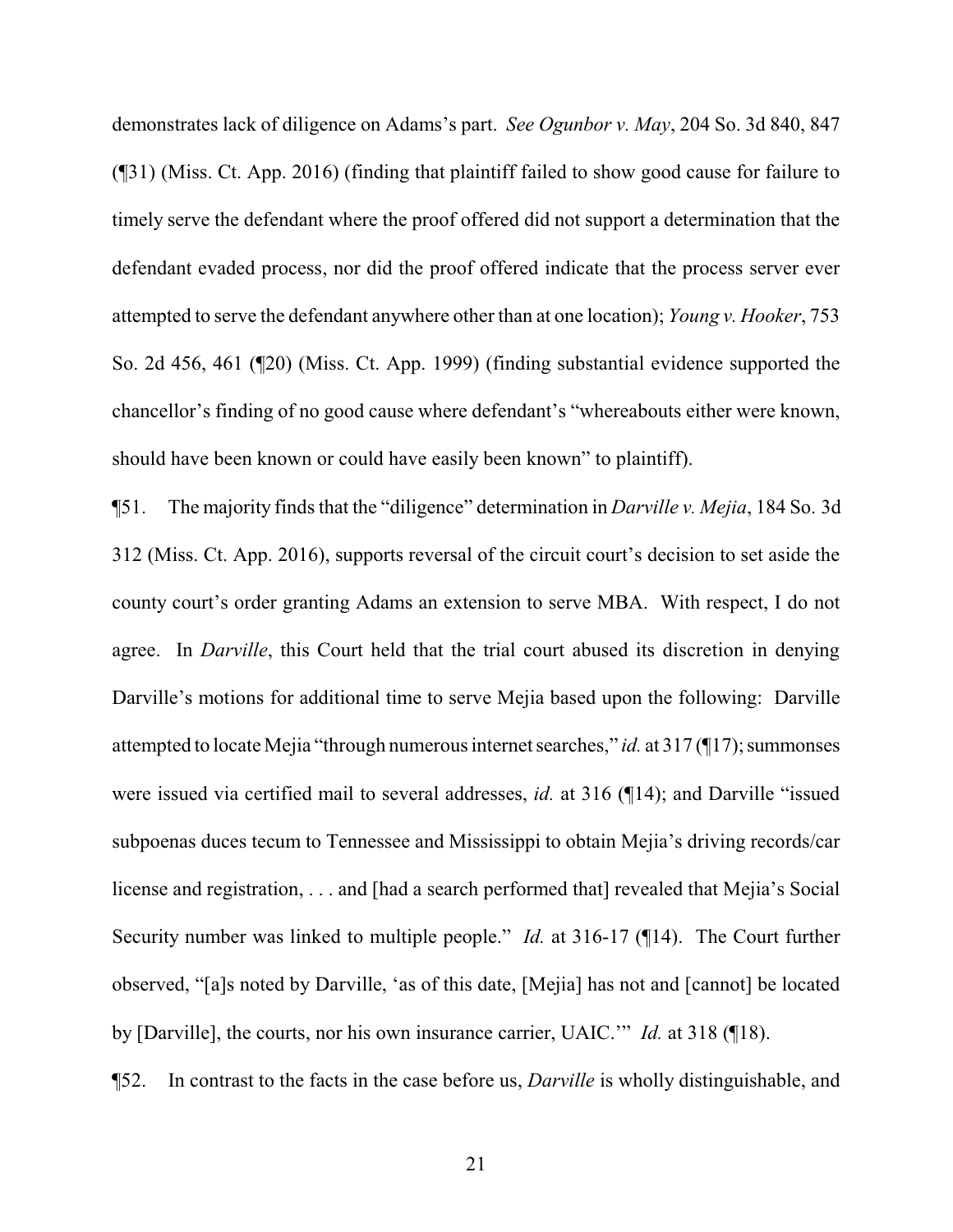I do not find it instructive. The only evidence before the circuit court in this case was that Adams's process server tried to serve Lewis six times at home during the 120-day period. The circuit court had no specific information about dates or time, nor was there any evidence of searches made during the 120-day period for other locations where Lewis may be found. Further, process was ultimately effectuated (out-of-time) once the individual served Lewis with process at his workplace—a location that "should have been known or could have easily been known" to Adams because it was also MBA's principal of business and the location where the alleged incident occurred. *See Young*, 753 So. 2d at 461 (¶20). Under these facts, I find that the trial court was within its discretion in finding that Adams did not show good cause for failing to timely serve MBA and in setting aside the county court's ex parte order. ¶53. The circuit court also found that Adams "presented no evidence that [Lewis] was actually home when service was attempted or that he deliberately evaded service, thereby precluding a finding of good cause on this basis [(i.e., that Lewis "dodged" process)]." The majority discounts this finding because avoiding service is just one alternative for supporting a "good cause" determination. I agree that proof of a defendant evading service is just one alternative for supporting a "good cause" determination, and that the supreme court has recognized several alternative instances where good cause exists. *See, e.g.*, *Foss*, 993 So. 2d at 379 (¶6). I address this factor, however, because Adams argued this basis at the hearing before the circuit court and, in his appellant's brief, Adams asserts that "there is evidence that [Lewis] avoided service of process because [there were] cars parked in front of the house yet no one would answer the door." I find no abuse of discretion in the circuit court's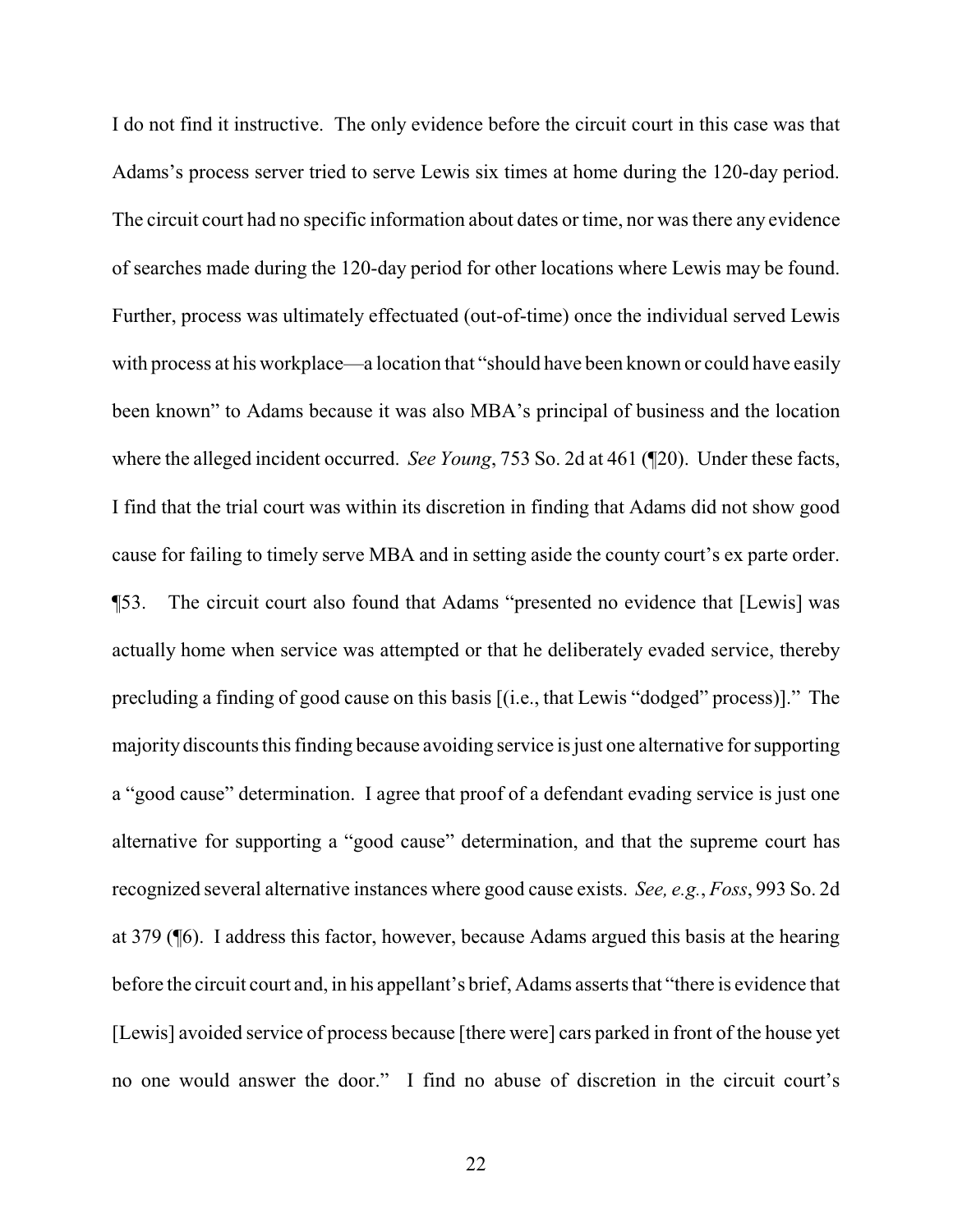determination that this information, alone, does not constitute a showing that Lewis evaded process. *See Ogunbor*, 204 So. 3d at, 847 (¶30); *Moore ex rel. Moore v. Boyd*, 799 So. 2d 133, 136-37 (¶¶11-12) (Miss. Ct. App. 2001).

¶54. As noted above, the circuit court's ruling on the "good cause" issue is a "discretionary ruling . . . and entitled to deferential review." *Fulgham*, 234 So. 3d at 282 (¶9) (internal quotation mark omitted). Based upon this deferential standard, the record before us, and the applicable case law, I cannot say that the circuit court abused its discretion in ruling that Adams failed to meet his burden of establishing good cause for his failure to timely serve MBA and in setting aside the county court's ex parte order on this basis. Adams's efforts do not constitute the requisite substantial evidence that he was diligent in attempting to serve Lewis, nor did Adams present substantial evidence that Lewis avoided process. I would, therefore, affirm the circuit court's decision on this point.

## **II. "Law of the Case"**

¶55. Adams asserts that the circuit court committed reversible error in overturning the county court's ruling because that ruling established the controlling "law of the case." The majority did not address this argument because its resolution on the "good cause" issue rendered unnecessary a discussion of the "law-of-the-case" issue. Because I find that the circuit court's ruling on the good cause issue should be affirmed, I also discuss Adams's "law-of-the-case" argument.

¶56. The "law-of-the-case" doctrine does not apply to the county court's ex parte order granting Adams more time to serve MBA, and thus I find Adams's "law-of-the-case"

23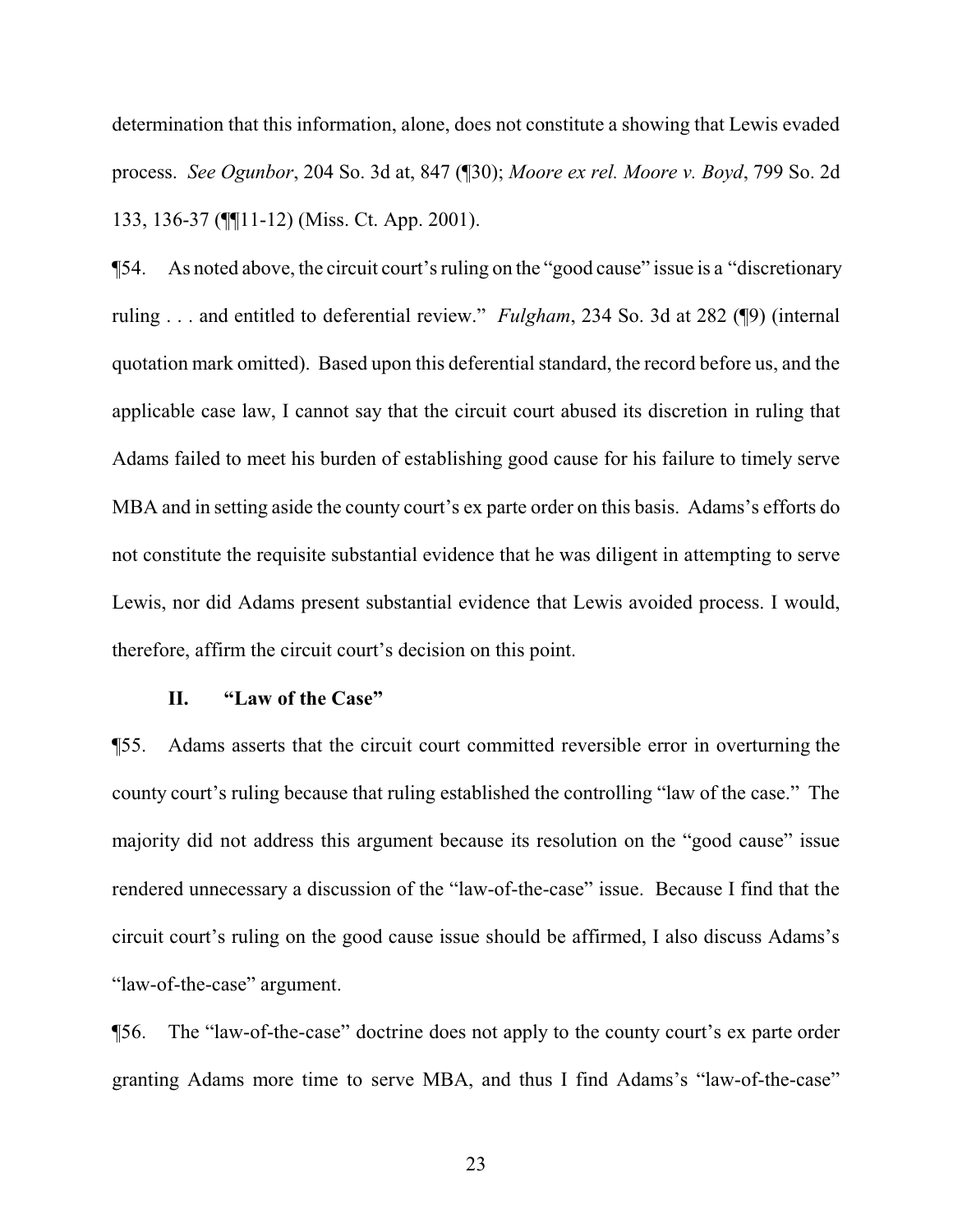argument without merit. The "law-of-the-case" doctrine generally concerns the preclusive effect of an appellate decision on subsequent proceedings in the same case involving the same issues and facts—not an interim ruling like the county court's ex parte order. *See Lee v. Thompson*, 167 So. 3d 170, 177 (¶18) (Miss. 2014) ("If a second appeal involves the same issues and the same facts as a prior appeal, the law established in the prior appeal ordinarily applies under the law of the case doctrine."); *Holcomb v. McClure*, 217 Miss. 617, 621, 64 So. 2d 689, 691 (1953) ("[T]he rule in this State is that the law of the case as established on a first appeal will normally and ordinarily control on later trials and appeals of the same case involving the same issues and facts."); *see generally*, 5 Am. Jur. 2d Appellate Review § 522 at 360 (2018) ("The doctrine of the law of the case generally prohibits reconsideration of issues which have been decided by the same court, or a higher court, in a prior appeal in the same case.").<sup>8</sup> In short, the county court's ruling is not the "law of the case" because "[t]he law-of-the-case doctrine requires a dispositive, final ruling on a question of law. . . . And the law-of-the-case doctrine has no applicability where the order or judgment is not of a final character." *Elliott v. AmeriGas Propane L.P.*, 249 So. 3d 389, 399-400 (¶46) (Miss. 2018). The county court's ex parte order was not a final, dispositive ruling. Under Rule 54 of the

<sup>&</sup>lt;sup>8</sup> The cases cited by Adams in support of his "law-of-the-case" argument likewise concern the effect of an *appellate* decision on subsequent proceedingsin the same case. *See Simpson v. State Farm Fire & Cas. Co.*, 564 So. 2d 1374, 1376 (Miss. 1990) (addressing whether *Simpson I* was the "law of the case" in *Simpson II*, or whether exceptions to that doctrine applied), *abrogated on other grounds by Upchurch Plumbing Inc. v. Greenwood Utils. Comm'n*, 964 So. 2d 1100 (Miss. 2007); *Miss. Coll. v. May*, 241 Miss. 359, 366, 128 So. 2d 557, 558 (1961) ("Appellants seek on this appeal to reopen the same issues which the Court has already decided in the first appeal. This we refuse to do for two reasons, because the original decision was correct, and because it is the law of the case.").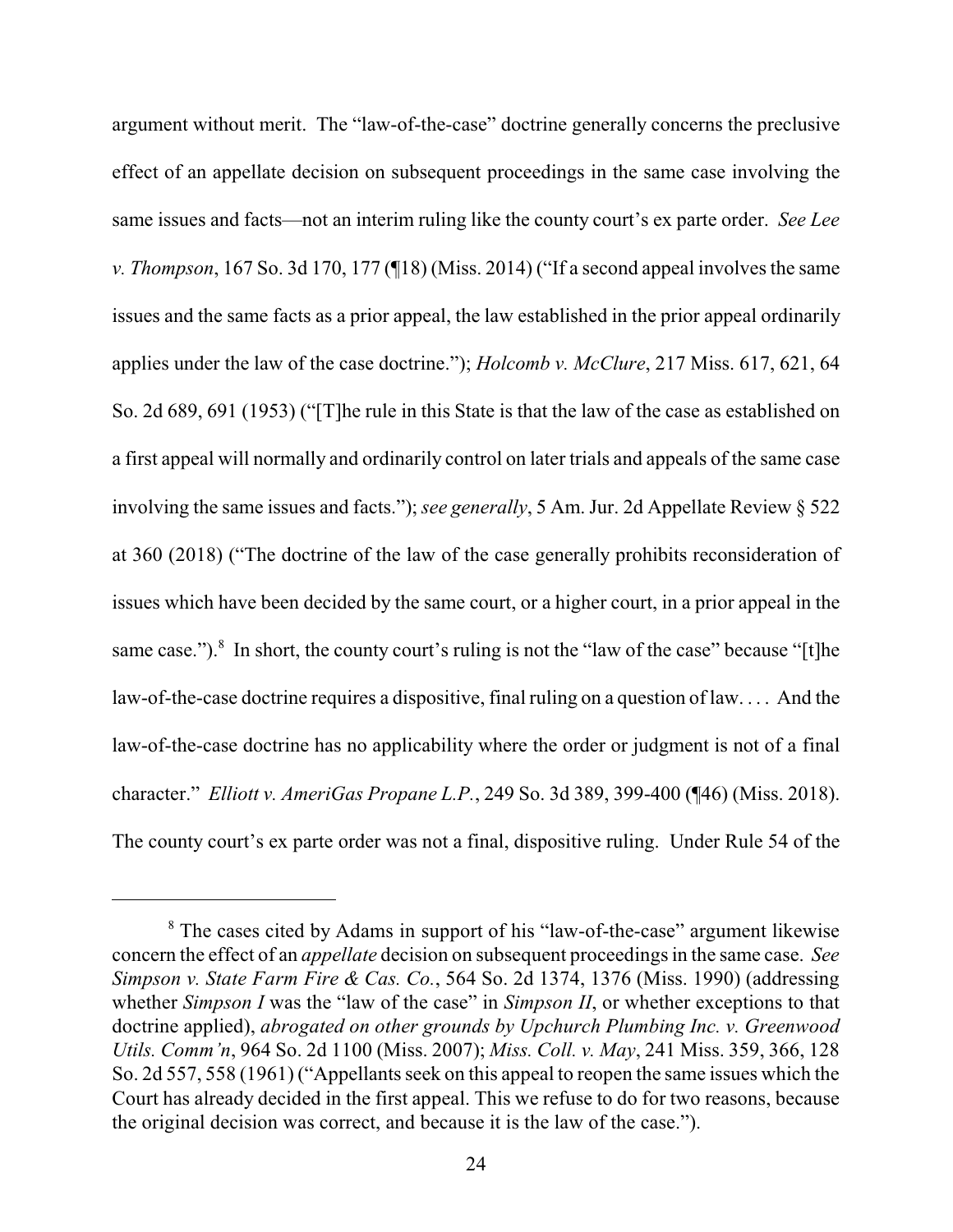Mississippi Rules of Civil Procedure, the county court's ex parte order was subject to revision at any time before entry of judgment "adjudicating all the claims and the rights and liabilities of all the parties." Based upon these authorities, I find no error in the circuit court's rejection of Adams's "law-of-the-case" argument.

## **III. Summary Judgment**

¶57. I further find no error in the circuit court's decision to grant summary judgment in MBA's favor based upon its determination that Adams's claims against MBA were timebarred. The circuit court's ruling on this issue was based upon its legal determination that the statute of limitations had lapsed. This finding of law is reviewed de novo, and we will reverse only "if the law has been applied or interpreted erroneously." *Young*, 753 So. 2d at 461 (¶¶16, 18); *see Buckner*, 61 So. 3d at 166 (¶12). I do not find that to be the case here. When a plaintiff fails to serve process on a defendant within the 120-day service period under Rule 4(h), "the statute of limitations automatically begins to run again when that period expires." *Triple C Transp. Inc. v. Dickens*, 870 So. 2d 1195, 1199-1200 (¶34) (Miss. 2004) (quoting *Holmes v. Coast Transit Auth*., 815 So. 2d 1183, 1185 (¶7) (Miss. 2002)). "A plaintiff who does not serve the defendant within the 120-day period must either re-file the complaint before the statute of limitations ends or show good cause for failing to serve process on the defendant within that 120-day period; otherwise, dismissal is proper." *Holmes*, 815 So. 2d at 1185 (¶7); *see Estate of Puckett v. Clement,* 238 So. 3d 1139, 1147 (¶22) (Miss. 2018); *Buckner*, 61 So. 3d at 166 (¶13); *Dickens*, 870 So. 2d at 1200 (¶34). ¶58. In this case, when Adams filed his complaint on May 1, 2017, only three days